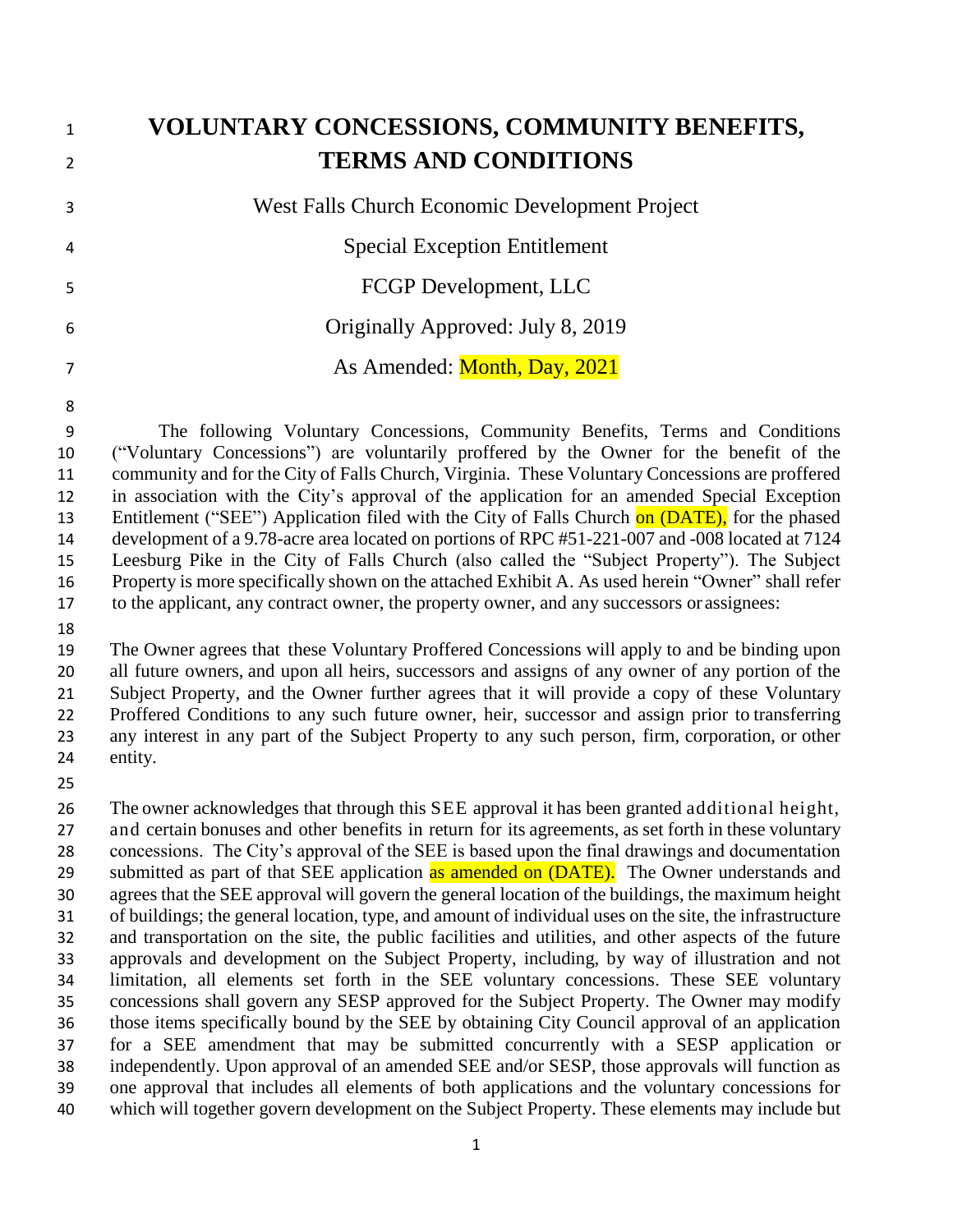will not be limited to, site design, public improvements, environmentally sustainable and energy- efficient building design, affordable housing creation, and other contributions as part of the development. In addition, Owner agrees that these SEE voluntary concessions have been combined 44 with some elements of the SESP approval for convenience, and therefore govern the project in its entirety not just for the SEE approval.

### **1. Conformance with SEE Application:**

 The Owner agrees that these amended SEE voluntary concessions, as approved by City Council on [DATE] have been developed in conjunction with a Phase 1 SESP application as approved by City Council on [DATE]. For simplicity, the SEE conditions address matters covered by both the SEE and SESP and shall be interpreted as governing all features approved through the SESP. The Owner agrees that this SEE approval shall be governed by any approved SESP Application(s) for development the Subject Property in substantial conformance with the final drawings and documentation of SEE Application approved per Section  $48-488(B)(1)$  and (2) on July  $8<sup>th</sup>$ , 2019, as amended on (Month, Date, Year).

### **2. Uses:**

58 Uses shall be as shown in the "Binding Development Plan Program" chart on sheet 8 of the **SEE Application**. The binding elements of the use table are as follows:

### Phase 1:

o A minimum of 122,500 GSF of office use.

 o A limited or full-service hotel with a minimum of 78,400GSF and maximum of 204,000GSF.

 o A minimum of 12,740 GSF of programmable civic space that will be managed by the Owner and which includes an approximately 2,940 GSF event space/conference center, a 3,920 GSF outdoor space in the Commons that can be used for music/entertainment, and an additional 6,860 GSF occupied by performing arts/education studio or school use. The Owner agrees to create a reservation system for the event space/conference center so the public can make reservations through the future property management of the common areas of the project, to be determined prior to the release of certificate of occupancy for the Block C Condo building.

- o Approximately 25,000-45,000 GSF for a grocery tenant (provided that, if a grocer is less than 39,200 GSF, a total of at least 39,200 GSF will be leased to a grocer or other retailer(s) (but not service) with an equivalent to or better fiscal impact than a 39,200GSF grocery tenant (i.e., generating aggregate taxes to the City equivalent to a grocery occupying 39,200 GSF with average 78 gross revenue of \$400/GSF).
- o A minimum of 117,600GSF of retail including the grocery use and general retail, but exclusive of the civic uses. In addition to the merchandising plan 81 included in thein the **Comprehensive Agreement**, dated (XXX) ("CA"), the SESP Phase 1 submission contains a generalized merchandising plan showing primary and secondary retail areas. Said merchandising plan may vary from 84 the ultimate square footage of uses as the market dictates.
- o The retail is divided into approximate areas of primary and secondary retail. The primary retail is intended to denote areas of the site where the activity and vibrancy will be most emphasized. These retail spaces will be expected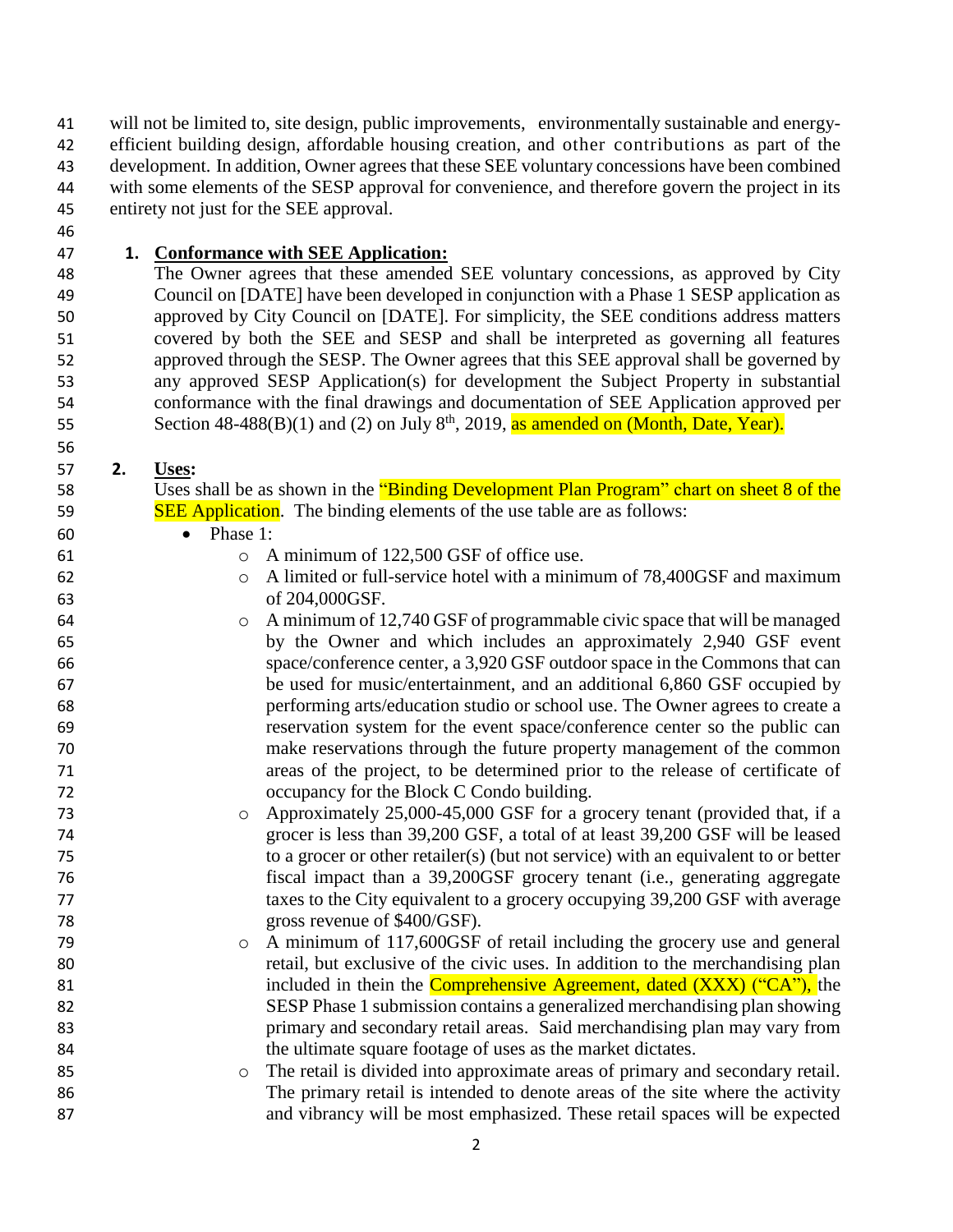| 88         | generate visible activity and energy 7 days a week. (i.e.<br>to                                    |  |
|------------|----------------------------------------------------------------------------------------------------|--|
| 89         | bars/restaurants/boutique fitness, etc.) while secondary retail will still drive                   |  |
| 90         | foot traffic to the site but generally not appear as visibly active (i.e. soft goods               |  |
| 91         | or mercantile uses.)                                                                               |  |
| 92         | <b>Primary Retail:</b> Predominate frontage of the buildings are planned                           |  |
| 93         | for retail sales, food, entertainment establishments, boutique fitness or                          |  |
| 94         | similar best in class retailers, service providers,                                                |  |
| 95         | brewery/winery/distillery with seating and/or food service, and                                    |  |
| 96         | restaurants. The Primary Retail zones will be dynamic, high energy                                 |  |
| 97         | areas intended to attract significant foot traffic. FCGP has                                       |  |
| 98         | intentionally located these primary retail locations at key focal points                           |  |
| 99         | throughout the project to provide an active and engaging streetscape                               |  |
| 100        | and pedestrian environment.                                                                        |  |
| 101        | <b>Secondary Retail:</b> Planned for any type of retail use as permitted by<br>п                   |  |
| 102        | zoning, unless prohibited by the SEE/SESP Voluntary Concessions.                                   |  |
| 103        | These uses may include fitness, spa/medspa, hair salon, medical (e.g.                              |  |
| 104        | physical therapy, primary care services), maker workshops.                                         |  |
| 105        | A maximum of 561,000 GSF of residential (exclusive of senior housing), of<br>$\circ$               |  |
| 106        | which the maximum non-micro multifamily apartment use is 280,500GSF                                |  |
| 107        | (with an average size for all of the residential units in the building of no more                  |  |
| 108        | than 900 net rentable square feet) and the maximum condominium use is                              |  |
| 109        | 280,500GSF.                                                                                        |  |
| 110        | A maximum of 102,000GSF of the condominium use described above can be<br>$\circ$                   |  |
| 111        | converted to micro-apartment rental units with an average size of no more                          |  |
| 112        | than 675 net rentable square feet for one-bedroom units (with no dens                              |  |
| 113        | included) and an average size of no more than 500 net rentable square feet for                     |  |
| 114        | studio apartments.                                                                                 |  |
| 115        | Owner agrees that no Certificate of Occupancy allowing residency in the<br>$\circ$                 |  |
| 116        | Building A residential apartment building will be released until submission                        |  |
| 117        | of complete building permit application for office and hotel. (Complete                            |  |
| 118        | building permit application will be defined as meeting the requirements                            |  |
| 119        | outlined in City of Falls Church Plan Submission Requirements,                                     |  |
| 120        | Informational Brochure #3 of 3).                                                                   |  |
| 121<br>122 | A maximum of 265,200 GSF of senior housing.<br>$\circ$<br>Phase 2:                                 |  |
| 123        | A minimum of 147,000 GSF office building.<br>O                                                     |  |
| 124        | A maximum of 157,080GSF of condominium use.<br>$\circ$                                             |  |
| 125        | A minimum of 6,272 GSF of retail use.<br>O                                                         |  |
| 126        |                                                                                                    |  |
| 127        | Floor area shall be interpreted as being the gross floor area. Gross floor area shall be the       |  |
| 128        | sum of the gross horizontal area of the floor or several floors of a building measured from        |  |
| 129        | the exterior faces of all exterior walls or from the centerlines of party walls if the portions of |  |
| 130        | a building are to be computed separately including basements and habitable penthouses.             |  |
| 131        |                                                                                                    |  |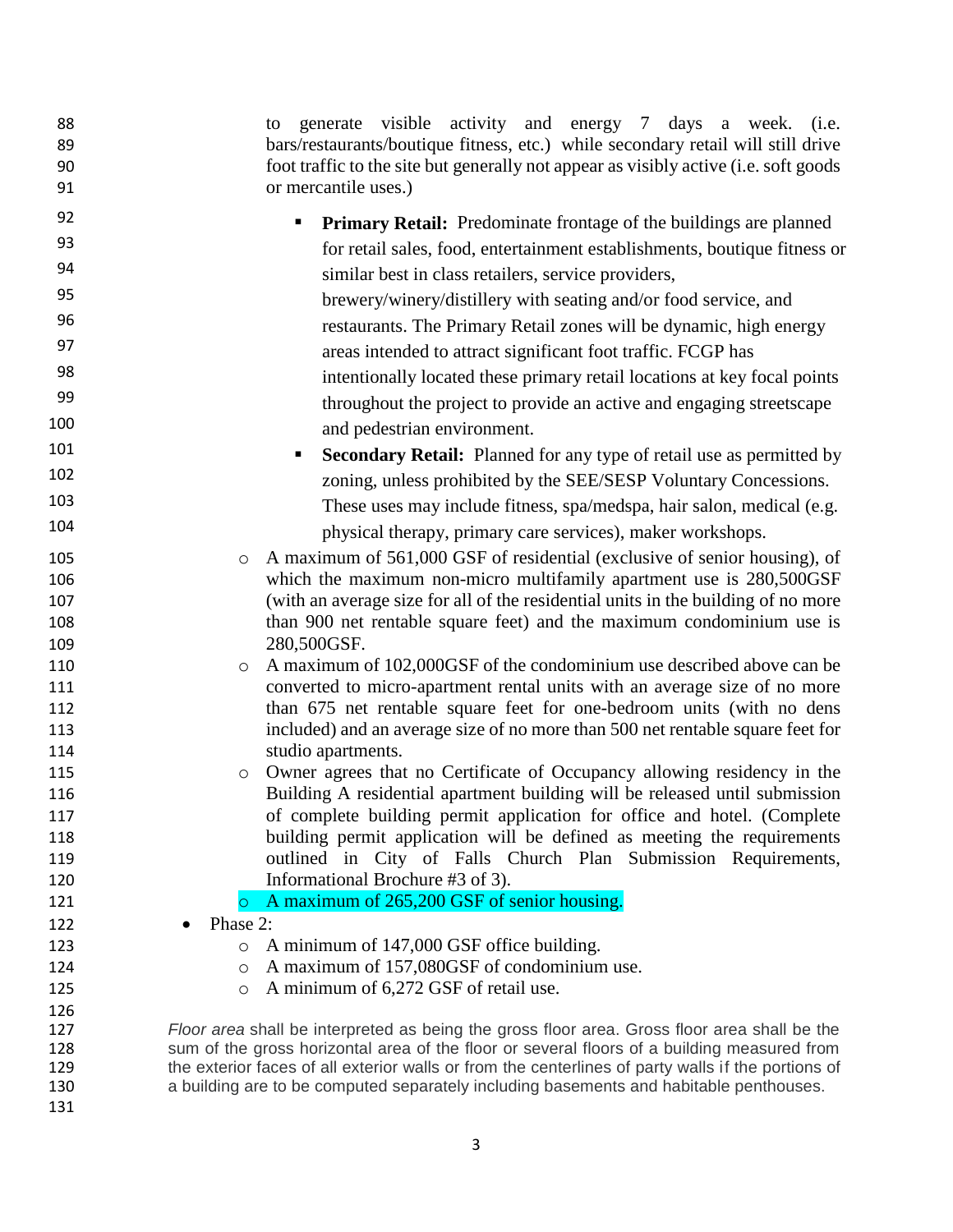- 
- 
- 

### **3. Commercial Space:**

- The Owner agrees that the following commercial uses that may otherwise be allowed in the B-2 zoning district shall not be permitted on the Subject Property without the approval of 138 the City Council.
- Prohibited Uses:
- 141 Gun stores or firearm dealers, or shooting ranges, or other weapons dealers
- Roller rink
- 143 Pornographic book store, pornographic theatre or amusement facility, or any other facility selling or displaying pornographic materials or having such displays
- 145 Second hand store, except upscale consignment
- Auction house
- 147 Flea market
- 148 · Blood bank
- 149 Funeral home
- 150 Industrial uses, except for small-scale production use which may also sell items to 151 the public
- **a** Car wash, except for mobile car wash uses within the parking garages
- **Carnival, amusement park or circus**
- Bingo hall
- **•** Church, temple, synagogue, mosque, or other house of worship
- 156 Facility for the sale of paraphernalia for use with illicit drugs
- **Vape stores or other tobacco uses or related dealers**
- 

**Design Requirements**:

 The Owner agrees that the following design standards shall be met for all retail space identified as part of the SEE Application:

- 163 Restaurants that require ventilation through a grease shaft for a grill hood, shall have access to a ventilation shaft through the roof with roof curb, or space for a scrubber within the retail space or elsewhere in the building, which meets all City Building Code requirements for restaurant use, prior to issuance for a certificate of occupancy for tenant 167 occupancy for such spaces.
- 169 The Owner agrees that the ground floor retail or other ground floor space wall shall have either an average 70% transparency, unless the City Manager has approved architectural placemaking elements for the area of any wall facing the Commons, State Route 7, Haycock, and Mustang Alley, and Street A for the area that is between three (3) feet and eight (8) feet above grade with the exception of loading areas, back of house, garages, and garage entrances as approved on the SEE, Sheet X In areas with steep grade, the measuring point for the (3) feet and eight (8) feet may be modified. This provision is not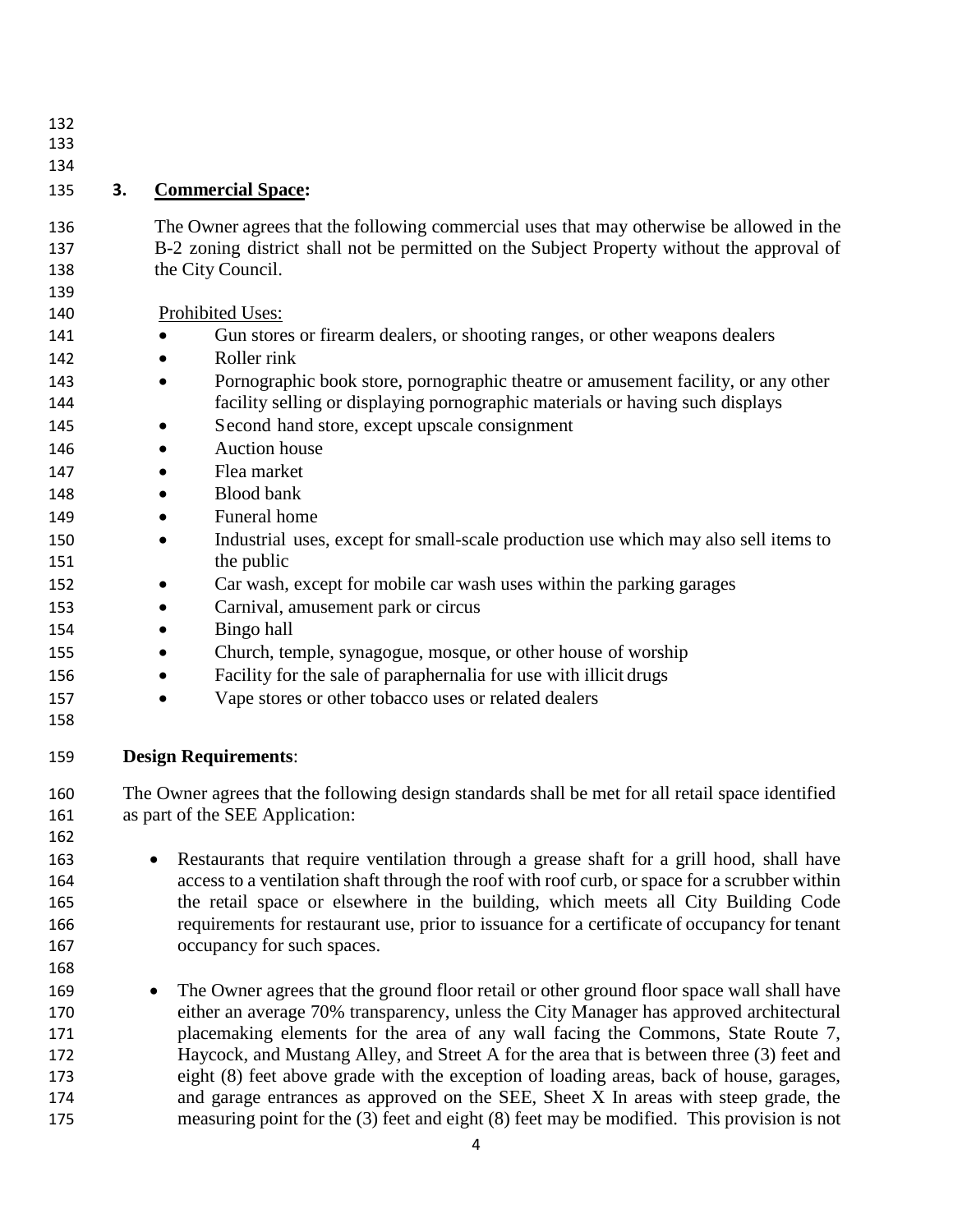intended to prohibit merchandise displays that are viewed from the street within the transparency area or restaurants that utilize blinds or curtains to intermittently shade customers from unwelcomed sunlight.

- Façade and other design enhancements will be submitted as part of an SESP application for any development on the Subject Property.
- 183 Owner agrees to step back the building height above 35' for a portion of the building immediately adjacent to the school plaza within Block C.
- 186 Owner will provide necessary streetscape revisions around building D-1 and amend the amenities in the Commons via an administratively approved addendum to the SESP so long as the design is in general conformance with the original SESP approval, as part of 189 the separate D-1 Senior SESP submission
- 191 The Owner agrees to provide and maintain amenities in the Commons for the life of the project in conformance with the Placemaking and Amenities Plan. Minor changes to the design of the Commons may be approved by the City Manager, such as relocating or redesigning landscape elements without reduction in size or amount greater than 5% in total. Amenities in the Commons such as furniture, games or play equipment may be replaced with the same or similar features from time to time, as is appropriate for maintenance and refreshment of the space.

#### 

### **4. Senior Housing Residential Building Condition:**

 The Owner agrees to include in a SESP application a Senior Housing residential building as shown on the approved SEE that will be managed and operated to provide housing for persons fifty-five (55) years of age or older in accordance with the State and Federal Fair Housing Acts and the Federal Housing for Older Persons Act of 1995 (Pub. L. 104-76, 109 Stat. 787, approved December 28, 1995), as amended, and as implemented by HUD 206 regulations at 24 CFR part 100. The Senior Housing building shown in the **SEE**, Sheet/Page 207 X shall have a maximum of  $265,200$  GSF, and at least 60% of units will be independent living and/or active adult. The Owner further agrees that the Senior Housing building will at all times be managed and operated so that it meets all of the requirements of the applicable Federal and Virginia laws. The Owner agrees to promulgate a set of written management standards for the operators of the Senior Housing building that requires the lease for each apartment unit to include a prohibition as legally provided, on individuals eighteen (18) years of age or younger from residing in the building, and the Owner and any designated operator agrees to enforce such lease restriction. The Owner agrees to obtain approval of the rules and regulations in the leases from the City Attorney or City Manager as being consistent with 216 this condition before any Certificates of Occupancy are issued for the age restricted housing. The rules and regulations will be in place as governing the management of the age restricted housing before any Certificates of Occupancy for a dwelling unit are issued. This rule prohibiting persons eighteen (18) and under from residing in the building shall not be changed without review and approval by the City Council through a SEE or SESP amendment.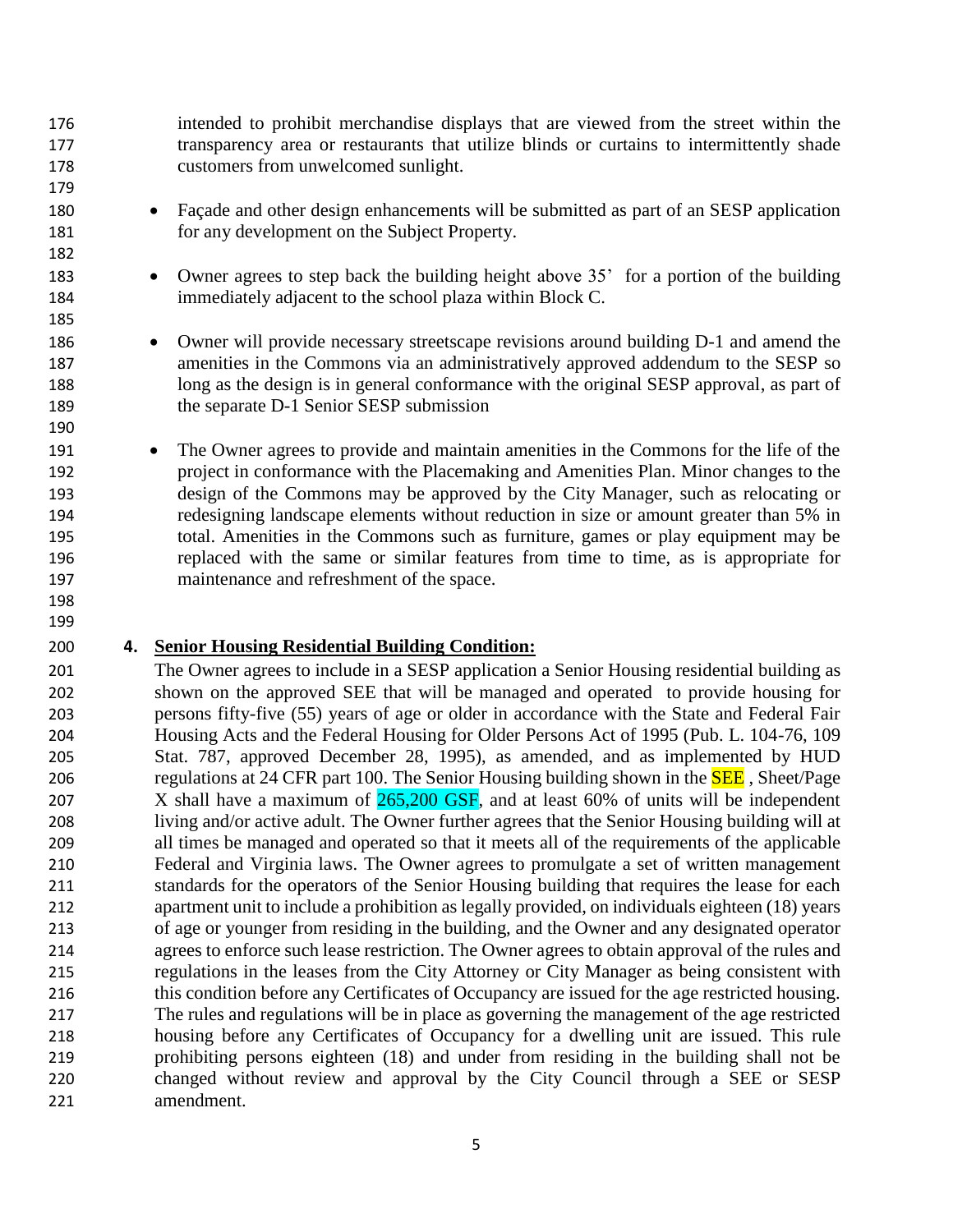### **5. Affordable Housing Contribution:**

The Owner agrees to include in future SESPs affordable housing on the following terms:

- (a) As the Owner and the City agree is consistent with the City of Falls Church Affordable Housing Policy, the Owner will provide affordable dwelling units ("ADUs") in the project equal to six (6) percent of the total number of dwelling units to be included on the Subject Property, including the independent living units associated with the Senior Housing (rounded up to the nearest whole number) unless the City Manager and the Owner agree to a different percentage of affordable units as a means to either increase the number of larger affordable units or provide units at a lower AMI, and such revised affordable housing plan is included in the Voluntary Concessions when the SESP is approved for the respective multifamily residences. In the event the Senior Housing Building includes assisted living units, the City shall have the right to receive from the Owner, in lieu of the value of all or some of the affordable independent living residences, an annual accounting subsidy acceptable to both the City and the Owner, adjusted annually, for eligible low or moderate- income residents with incomes at or below 80% of the AMI. The proportion of ADUs 238 for studio, one bedroom, and two bedroom units will follow the same proportionate mix for the market rate units in the project unless the City Manager and the Owner agree to a different unit mix and such mix is included in the Voluntary Concessions when the SESP is approved for the respective multifamily residences. For each unit type, the ADU's shall be equivalent in size to other market rate units of the same type. All ADUs will be dispersed throughout the project with the exception of the top floor of each residential building. Parking shall be provided for ADUs at the same rate as for the market rate units. If a parking fee is imposed upon market rate tenants, the same parking fee shall apply to ADU tenants. The Owner shall require the payment of security deposits and other deposits or fees (including amenity fees proportional to the AMI level) for ADU units that are also charged to market rate units.
- (b) The Owner shall have the right but not the obligation to provide ADUs generated from the residential condominium buildings within the rental apartment buildings on the site. If Phase 2 includes a residential condominium building and no rental apartment building, as is currently envisioned, the Owner shall have the right to convert market rate apartment units within the Phase 1 apartment building to ADU's in lieu of providing the ADU's within the Phase 2 condominium building.
- (c) The Owner agrees to record Restrictive Covenants among the land records of the Clerk of the Circuit Court of Arlington County, which shall define terms and conditions of the ADUs as such terms and conditions are agreed to in these Voluntary Concessions regarding issues including, but not limited to, price control periods and owner/renter occupancy and the matters agreed to in these Voluntary Concessions. These Covenants shall run with the land and be an encumbrance on the ADUs. The Covenants shall be recorded with the City's land records in Arlington County, and evidence of such recordation will be provided to the Zoning Administrator before a Certificate of Occupancy is issued for any dwelling unit in the project.
- (d) The Owner will rent the ADUs directly or through its designated agent to qualified tenants, as determined by the City. The City will regulate and establish ADU qualification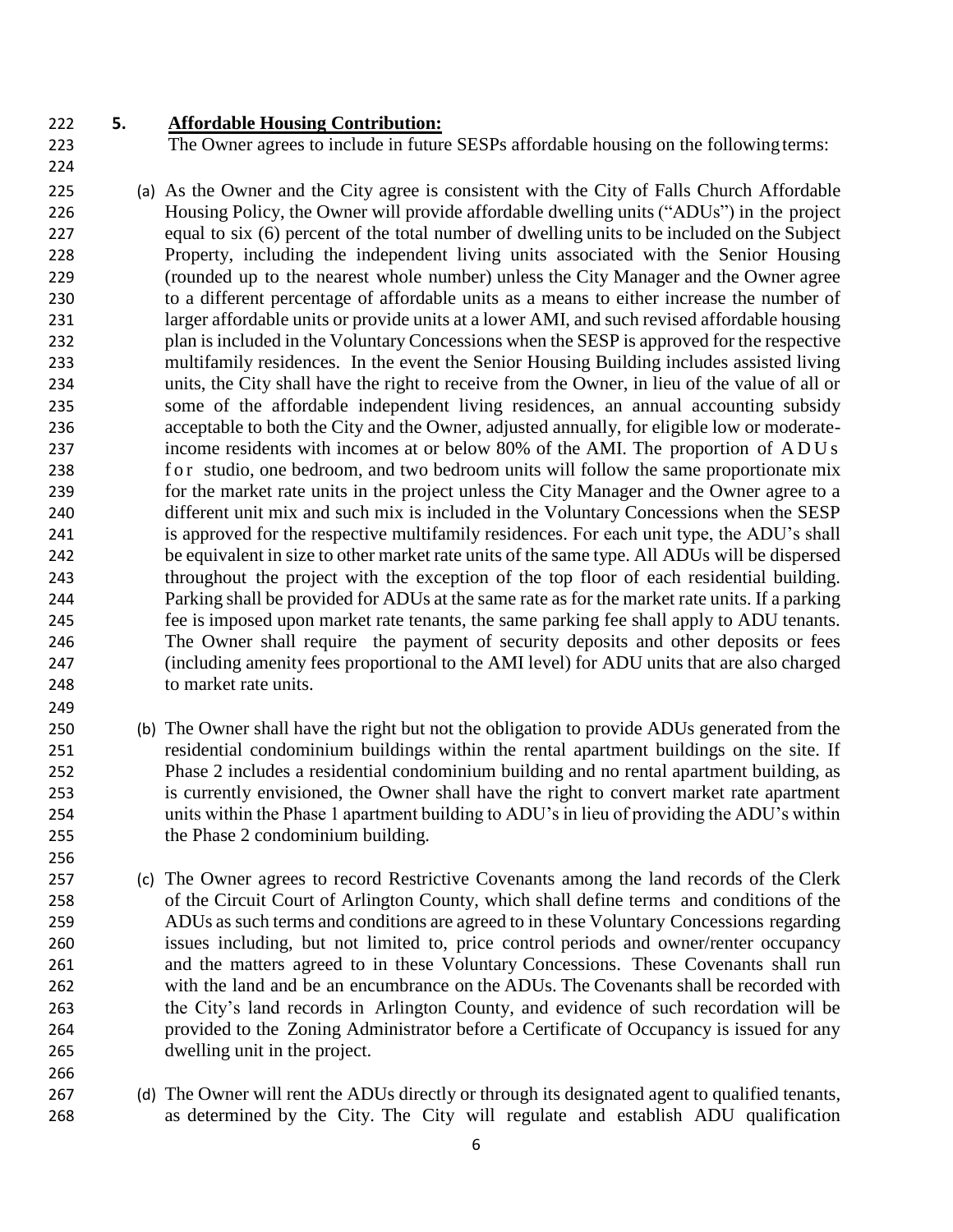priorities and evaluate compliance with program terms in accordance with the Affordable Unit Program official administrative procedures and regulations.

 (e) The monthly rent for the ADUs will be set by the Housing Commission with reference to the U.S. Department of Housing and Urban Development ("HUD") Washington Primary Metropolitan Statistical Area ("PMSA") area median household income ("AMI"). The ADU's that are included in the six (6) percent of total units shall be offered for rents that are affordable to households whose income is no more than 60% of HUD PMSA AMI. Alternatively, the City and the Owner may agree to the provision of an equivalent number of ADUs based upon the qualification for residents with incomes in the range of 40% to 80% of HUD PMSA AMI; such terms shall be set out in the Voluntary Concessions agreed to in the SESP governing such multifamily housing. Conceptually, to the extent ADU's are provided at a reduced income threshold of 40%, other units shall be provided at 80% resulting in an average of 60% AMI for all ADU's provided. Such rents, subject to changes permitted by this Voluntary Concession will be in effect for the life of the Project. ADU monthly rent shall include an additional amount as calculated by the percentage increase in AMI, but not less than the original ADU monthly rents listed above.

- (f) ADU tenants will have the same duties, rights and privileges as all other tenants in the project, including access to amenity spaces, except as such ADU duties, rights and privileges are expressly altered by these Voluntary Concessions.
- (g) A minimum of one of the ADU units shall be an ANSI Type A accessible unit as defined by federal law. However, if the Type A unit is rented to a person(s) who does not require the accessibility features, temporary adaptations to the accessible features, such as cabinet doors, may be provided as allowed by applicable law. Additionally, as provided by federal law, all ADU and market rate units shall be ADA ANSI Type B adaptable.
- (h) The Owner will comply with all applicable fair housing laws.
- (i) Upon the issuance of the first residential certificate of occupancy for the project, and subsequently upon the annual anniversary of the issuance of the first residential certificate of occupancy, and upon the written agreement of the City, the Owner may make a cash contribution to the City's Housing Trust Fund in lieu of providing some or all of the ADUs otherwise required because of this Voluntary Concession in an amount equivalent to the value of the units and acceptable to both the Owner and the City. The formula for determining the cash payment will be determined prior to SESP approval and is intended to be economically-neutral to the Owner when compared to providing affordable units. If the City and the Owner cannot mutually agree upon a contribution amount, then the Owner will provide ADUs in conformance with this Voluntary Concession.
- **6. Pedestrian Oriented Design Elements:**

 **Streetscape:** The Owner agrees that, in order to create a more pedestrian-oriented environment and to help preserve and protect the character of the new neighborhood, streetscape improvements within the public rights-of-ways on Leesburg Pike and Haycock Road will be consistent with the City Streetscape Standards. The Owner has provided options for enhanced streetscape and creative seating options in this corridor in the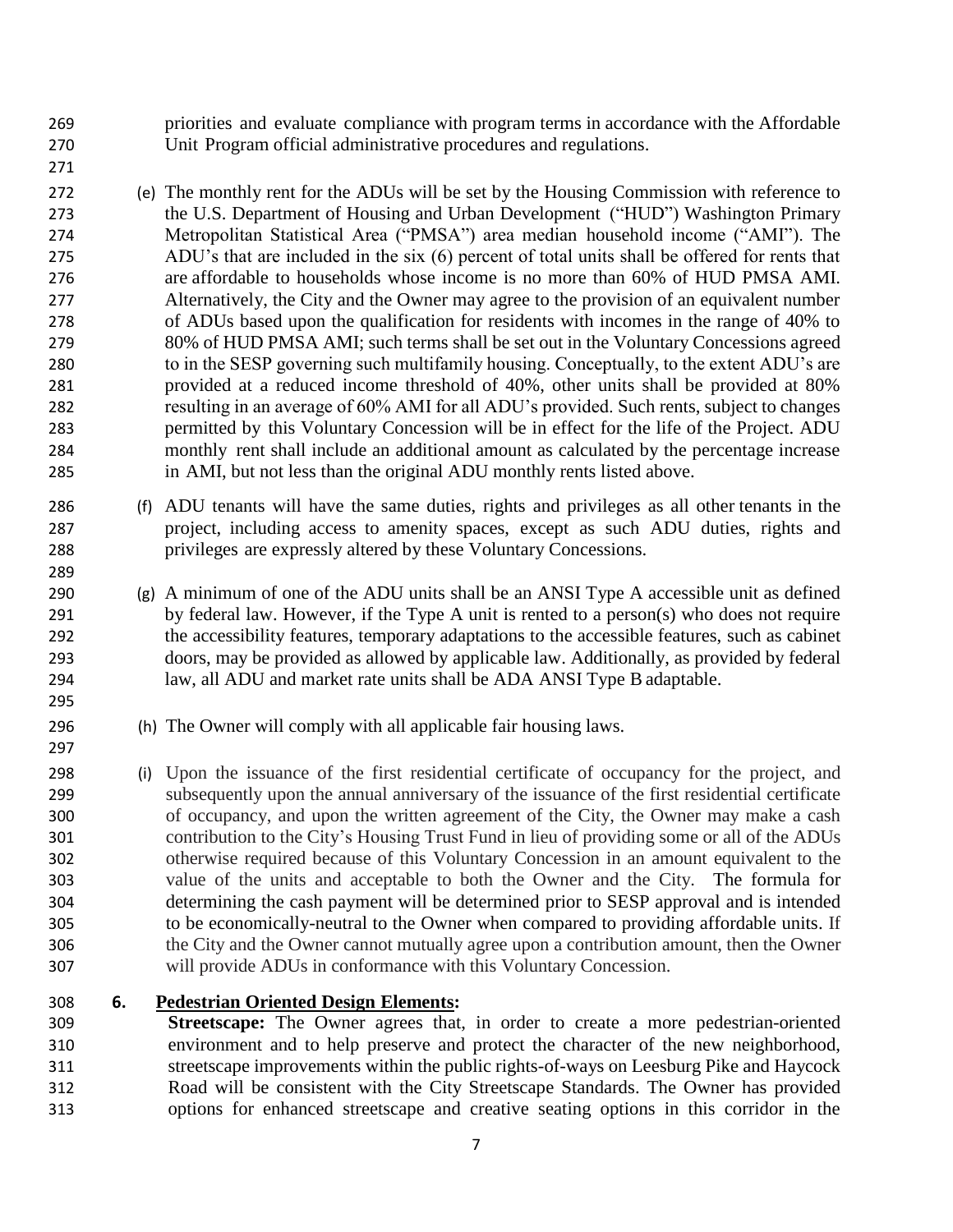submitted draft Placemaking and Amenity Plan to be refined in the SESP. In the event the Owner and the City Manager agree that deviation from such established City Streetscape Standards would be desirable for the City, then the City Manager may approve such deviation. In order to enhance the pedestrian experience along these corridors, Owner agrees to ensure that street frontages are active and will pursue retail to the extent feasible.

 The Owner further agrees that a building setback of at least 20 feet from the face of curb will be maintained on all street frontages on Leesburg Pike and Haycock Road, except as 322 shown at the curb at Block D-3. The owner agrees there will be a 10 foot clear area for pedestrian travel ("Clear Sidewalk") within that setback along the entire streets on Leesburg Pike and Haycock Road; however, in areas designated on the SEE for possible outdoor dining, and where obstructions such as tree pits prevent the required Clear Sidewalk, modifications to the streetscape or a decrease in the required Clear Sidewalk may be made to no less than 6 feet to allow a restaurant tenant a commercially reasonable amount of space for outdoor dining. Setback and sidewalk width referenced above assumes no future taking by VDOT to expand the Leesburg Pike ROW.

 The Owner agrees to maintain the streetscape improvements (including street trees but excluding the maintenance of and cost of electricity for City standard streetlights) constructed as part of this project as long as the project remains. The terms of such maintenance responsibilities will be set forth in a Streetscape Maintenance Agreement to be negotiated between the Owner and the City, which agreement will be finalized, approved by the City Manager, and executed by the Owner prior to issuance of the first Certificate of Occupancy for any occupiable space in the project.

 The Owner agrees to the following criteria for streetlight power sources, recognizing that the exact location of facilities is to be determined by the City and Owner at the SESP and/or construction phase:

- Power meters shall not be located in the clear sidewalk. They should be out of the walkway and discreet.
- 345 Power disconnects/shutoffs for Rt. 7 and Haycock streetlights in the public ROW shall not be located inside a building. They need to be accessible from the outside.
- 347 Owner agrees to provide electric in street tree pits and provide a tree lighting program for trees in the public ROW on Haycock and Leesburg Pike, and may provide tree lighting along Commons Drive
- The Owner agrees to provide two, 2" empty conduits for use by the City, to run under State Road 7 (West Broad Street/Leesburg Pike) and Haycock Road sidewalks and crosswalks constructed by the Owner. Conduits shall also include VDOT standard pull junction boxes/hand-hole vaults at ends of right of way property boundary and at intervals of no more than 600' along the conduit path.
- **Accessibility:** The Owner agrees that the development will meet the ADA Standards for Accessible Design.
- **Signage:** The Owner agrees to complete a Comprehensive Signage Plan that will address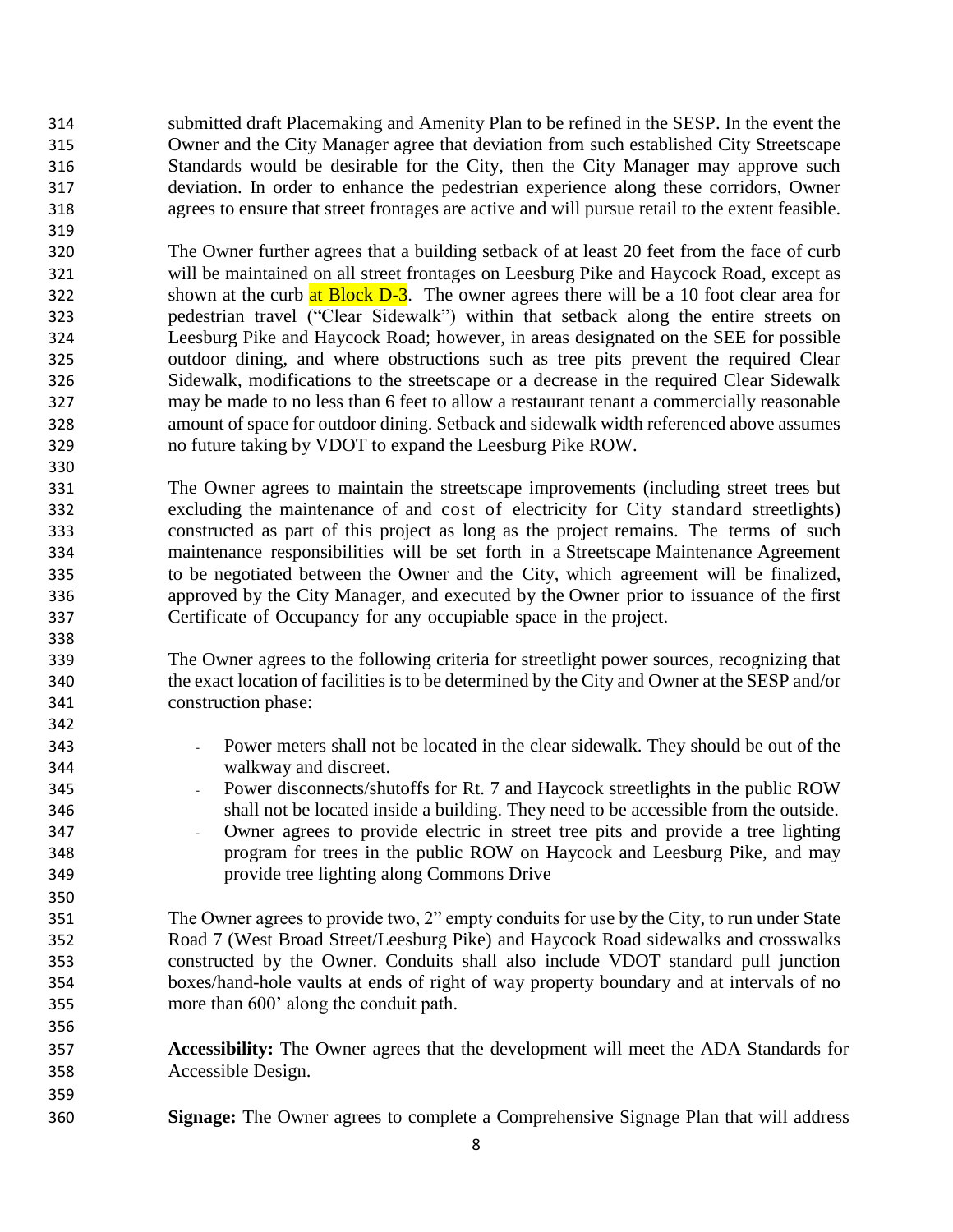temporary signage, wayfinding, retail signage, and general branding/building signage. The Owner will incorporate the City's adopted wayfinding and public parking signage where appropriate.

 **The Commons:** The Owner agrees to construct and maintain the surface level plaza and public space in The Commons, with the proposed features and amenities as shown in the approved SESP Design. The Owner agrees to coordinate with the Recreation and Parks Department as well as the Arts and Humanities Council of Falls Church at SESP regarding Commons design and programming, as well as the design of other publicly accessible places within the project.

- **Undergrounding of Utilities:** The Owner agrees to include in its SESP a plan to place all on-site utilities underground except for switchgear equipment and transformers. The Owner agrees that any switchgear equipment or transformers placed above ground will have vegetative or other decorative screening sufficient that the switchgear equipment and transformers cannot be seen from the right of way.
- 378 As part of the Northern Virginia Transportation Authority TransAction ID #66 & #334 grant work, FCGP Public Infrastructure LLC, on behalf of the Owner, agrees to enter into a contract with the City to underground the aerial utilities as provided for in the grant and as shown in the plat sheet C-0402 in the SEE Application materials. This design and construction work for the undergrounding of utilities associated with the NVTA grant will occur prior to the issuance of a Certificate of Occupancy for the Subject Property. The Owner agrees to work in concert with the City Manager and the City Manager's staff to design, submit, and approve an NVTA Grant Transportation Improvements Plan for the NVTA grant scope prior to or in conjunction with the SESP.

### **7. Environmental Improvements:**

 **Green Building Criteria:** The Owner agrees that any SESP for development of the Subject Property will include third-party certification within eighteen (18) months of the completion of the building and for "ND" certification, within eighteen (18) months of project completion and the following commitment for Environmental Improvements, as they may be applicable to such SESP:

| <b>Required Certification Level</b>                         | <b>Notes</b>                                                                                                                                               |
|-------------------------------------------------------------|------------------------------------------------------------------------------------------------------------------------------------------------------------|
| LEED-ND Gold v4 or eqivalent                                |                                                                                                                                                            |
| LEED-BD+C Core and Shell Gold v4 or equivalent              |                                                                                                                                                            |
| LEED-NC v4 Gold, LEED-Multifamily Mid-Rise v4 or equivalent | Secured by bond or letter of credit, not to exceed \$50,000 per building,<br>which can be used by City if the Owner is only able to achieve LEED<br>Silver |
| LEED-NC v4 Gold, LEED-Multifamily Mid-Rise v4 or equivalent | Secured by bond or letter of credit, not to exceed \$50,000 per building,<br>which can be used by City if the Owner is only able to achieve LEED<br>Silver |
| LEED-NC Silver v4 or equivalent                             |                                                                                                                                                            |
|                                                             |                                                                                                                                                            |

 

 The bonds or letters of credit as noted in the above chart relate to the use-specific buildings in total as defined by the LEED application, and not to individual buildings as may be defined from a permitting or code perspective. For example, the multi-phase multi-family residential apartment building in Phase One is considered, for LEED purposes, to be one building and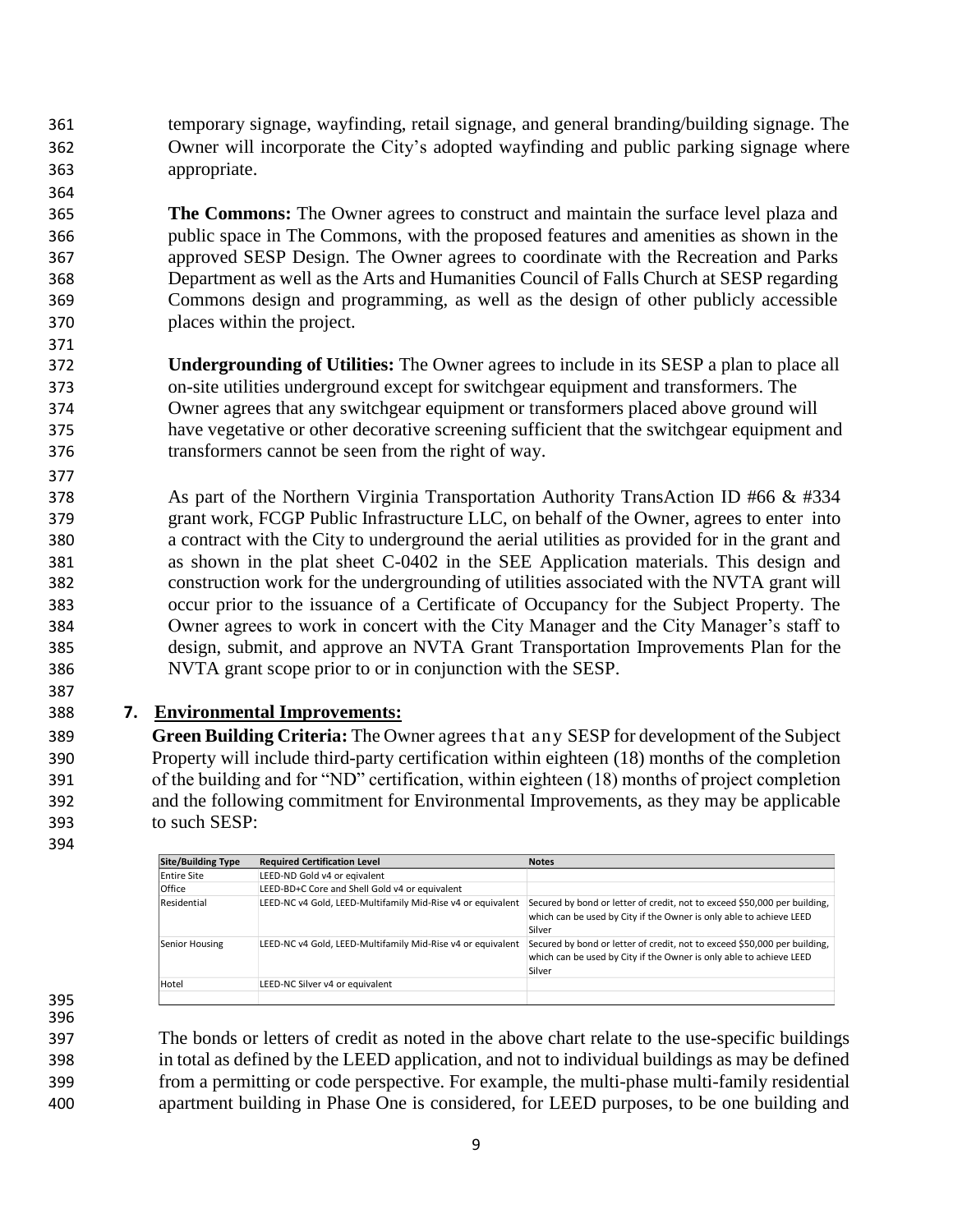thus bound by one \$50,000 bond or letter of credit.

 **Future Solar Panels**: The Owner agrees to include in each SESP application elements that will aggregate rooftop mechanical systems to the best extent possible without having to change the intended mechanical system for the building, and to take into consideration the possibility that in the future an opportunity may arise for installation of rooftop solar panels to capture solar energy to be sold to the grid, including the installation of conduit to allow for future solar panels, as well as space in the Main Electrical Room for future equipment as needed to process the solar panels. In such future event the Owner agrees to a good faith evaluation of the feasibility of allowing the installation of solar panels for providing solar energy to the grid; provided however, the Owner may install solar panels to provide solar energy to be consumed exclusively by the project.

 **Electric Vehicle Charging Station:** The Owner agrees that a minimum of ten (10) charging stations for electric vehicles will be provided in the project parking garage, as well as a minimum of one (1) additional publicly accessible fast-charge station at a location to be determined at SESP within the project. The Owner further agrees to provide conduit for the future installation of thirty (30) additional charging stations for electrical vehicles. The location of the charging station will be determined at SESP Approval, but will include stations and conduit in both the residential and commercial portions of the project.

 **Storm Drainage and Runoff:** The Owner will manage stormwater on the site in a way that integrates green infrastructure, low-impact and sustainable landscape designs, and tree canopy coverage. The Owner agrees that the development will meet the following water quantity and quality criteria:

- 427 A good faith effort to maximize the use of green roof on concrete construction building with a target of 20% of total roof area of concrete construction buildings.
- All water quality requirements will be met on the Subject Property. No offsite credits will be purchased.
- Owner will aspire to achieve a 10% reduction, based on the post-developed rate as determined by Chapter 35 of the City Code, in peak run-off for a 10-year storm.

 **Removal of Contaminated Soil:** During any work on the Subject Property, the Owner agrees to remove contaminated soils if required from the site and transport the same to a site authorized and able to handle such contaminated soils in accordance with applicable environmental state and federal regulations. The Owner agrees to provide documentation of compliance with this requirement to the City before issuance of any permit for above-grade construction.

### **8. Installation of Vegetation:**

 The Owner agrees that the vegetation installed for the project will consist in general of native and regionally adapted species. Final sizes, species and placement will be determined at SESP Approval. Plant materials shall be at least the following sizes at installation:

- 
- Evergreen trees (8 to 10 feet in height at planting)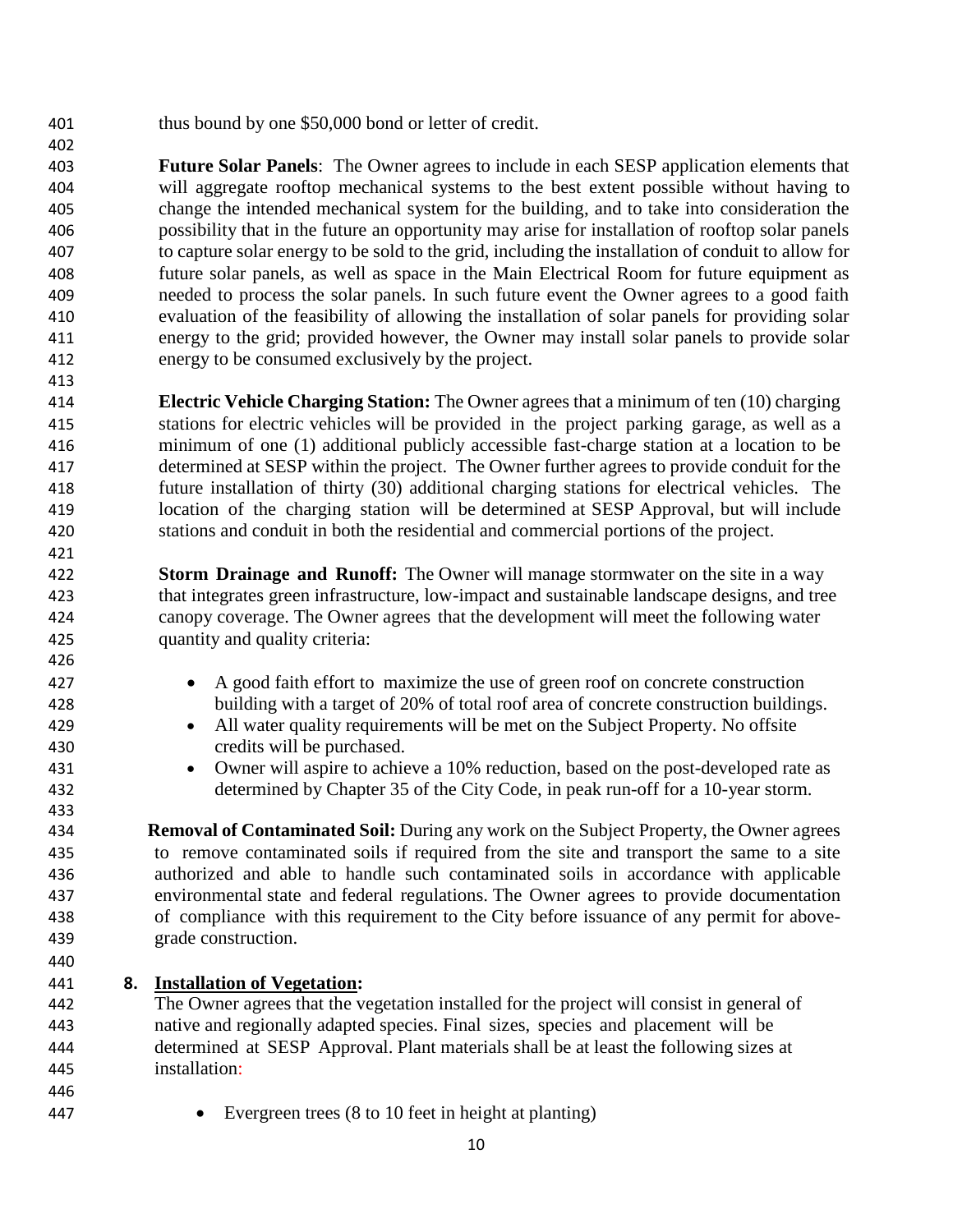- Shade trees (minimum 2.5" to 3" inch caliper, 16 feet in height at planting on Leesburg Pike and Haycock Road and minimum 2.5 inch caliper
- otherwise)

- 
- 451 Shrubs (minimum spread 24 inches)

 In the event a substitution of approved native plants is required to enable the Owner to meet LEED criteria, the City Manager or his designee may approve a substitute plant or procedure for one called for in these Voluntary Concessions to meet the requirements for LEED certification, if he finds the substitute plant has similar visual characteristics, size and growth habitat, and could perform in a similar fashion for the specific location in which the plant is envisioned. The timing of installation of vegetation shall be determined during the SESP Approval. The City Arborist may allow modification to the timing of installation based on the planting season, availability of plant materials, or weather, which may not permit installation of plant materials and/or street trees by the required timing.

# **9. Lighting:**

 The Owner agrees that all exterior lighting and lighting within perimeter parking garages for the Subject Property shall comply with City Ordinances with respect to spill over to residential neighborhood adjacent to the project, and exterior lighting shall be shielded and directed away from any adjacent residential property. Any building mounted signs which face the residential neighborhoods shall not be internally illuminated with translucent panels. The lighting plan for exterior lighting that is visible by residential neighborhoods will incorporate dark sky lighting principles in accordance with the standards of the International DarkSky Association.

# 

# **10. Transportation Improvements:**

 The Owner has provided an updated Transportation Impact Analysis. The Owner agrees to provide the Transportation Improvements shown on the SEE, subject to further design work. The Owner agrees to work collaboratively with the City to determine the precise nature of the Transportation Improvements that it will provide, and that such improvements may be different from what is shown on the SEE provided both the Owner and the City mutually agree to any material changes from the SEE proposed Transportation Improvements that impact street sections and/or building footprints. The Owner further agrees that all changes to the Transportation Improvements described below and in the SEE will be subject to approval of the City Manager, and ultimately to the approval of the City Council through the SESP process.

 **Traffic Signals:** The Owner agrees to include in its SESP and the NVTA Transportation Improvement Plan traffic signals as shown on the SEE as may be warranted and/or approved by the City, Fairfax County Department of Transportation (FCDOT) and Virginia Department of Transportation (VDOT) where applicable. Except when acting as executioner of the aforementioned NVTA grant, the Owner will be responsible for the design, Traffic Impact Assessment, warrant study, easement/right-of-way acquisition, and installation of these traffic signals. Any signals or HAWK beacons within the City limits will match the specifications that the City provides. The City shall work with the Owner to ensure that all necessary easement, for construction of the Traffic Signals are able to be acquired when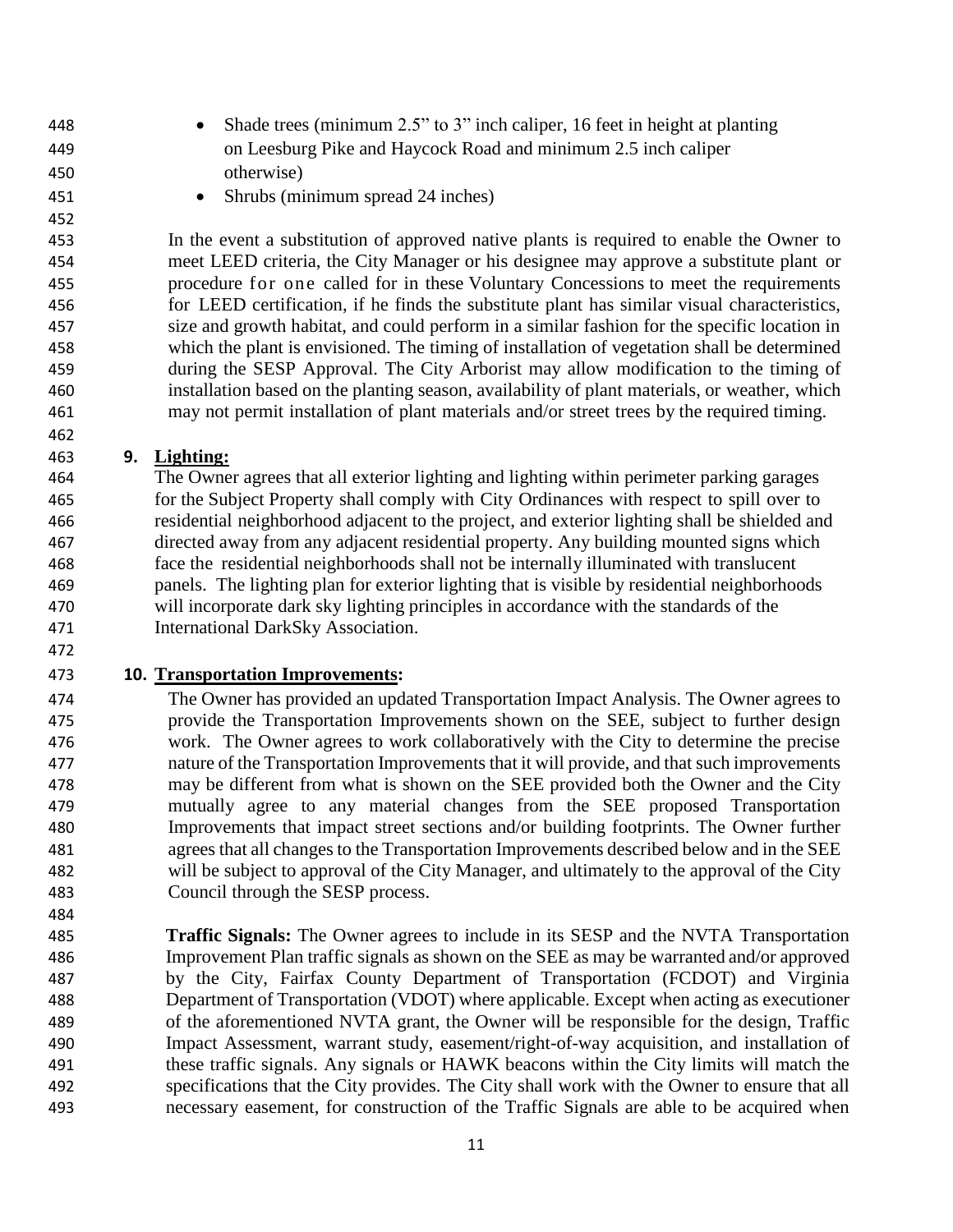needed. The Owner shall be found to havefulfilled this condition upon approval of the traffic signal as fully operational by the City Manager. The Owner shall provide a phasing plan for the installation and operations of the Traffic Signals which shall be approved at SESP. With the exception of buildings identified in the Phasing Plan and which are expected to be open prior to installation of the Traffic Signals, the Owner agrees to obtain the City Manager's approval of the traffic signals as fully operational before issuance of the first certificates of occupancy for any buildings for which a certificate of occupancy is issued, provided the City review process is reasonably diligent and not delayed by FCDOT/VDOT review. In the event there is any delay due to FCDOT/VDOT review, the City Manager shall permit issuance of such certificate of occupancy if the Owner provides reasonable assurances that it will diligently pursue construction of the traffic signals called for in this Voluntary Concession as approved by the City.

- **Street Capacity and Safety Improvements:** The Owner agrees to include in any SESP for development on property adjacent to the road listed below, and the NVTA Transportation Improvement Plan, whichever is completed first the following improvements, subject to change based on results of the Transportation Impact Analysis and mutually agreed to by both the Owner and the City:
- 511 Leesburg Pike (subject to FCDOT/VDOT approval)
- o Median modifications at intersection of The Commons and Chestnut Street to provide at least a left turn lane into the Commons and to provide other movements in and out of Chestnut Street and Commons as agreed upon by VDOT in coordination with Fairfax County. o Traffic Signal at The Commons and Leesburg Pike including at least a left turn into the project from Leesburg Pike and other movements in and out of Chestnut
- Street and Commons as agreed upon by VDOT in coordination with Fairfax County.
- o Accessible curb ramps and crosswalk on western, northern, and southern side of signalized intersection.
- o Right or shared right turn lane into The Commons.
- o Right or shared right turn lane into Mustang Alley.
- o Accessible curb ramps and crosswalks at all corners of Leesburg Pike and Haycock intersection.
- o Project shall be designed to allow for the location of a potential curbside future Northern Virginia Transportation Commission (NVTC) Bus Rapid Transit (BRT) station along Route 7.

529 • Havcock Road

- o Median modifications to provide a left turn lane into Street C.
- o Traffic Signal at Street C (with City of Falls Church coordination)
- o Accessible Curb Ramps and crosswalk on northern and southern side of Street C traffic signal.
- o Signal at Mustang Alley (with City of Falls Church coordination)
- o Accessible Curb Ramps and Crosswalk on northern and southern side of Mustang Alley Signal.

The Commons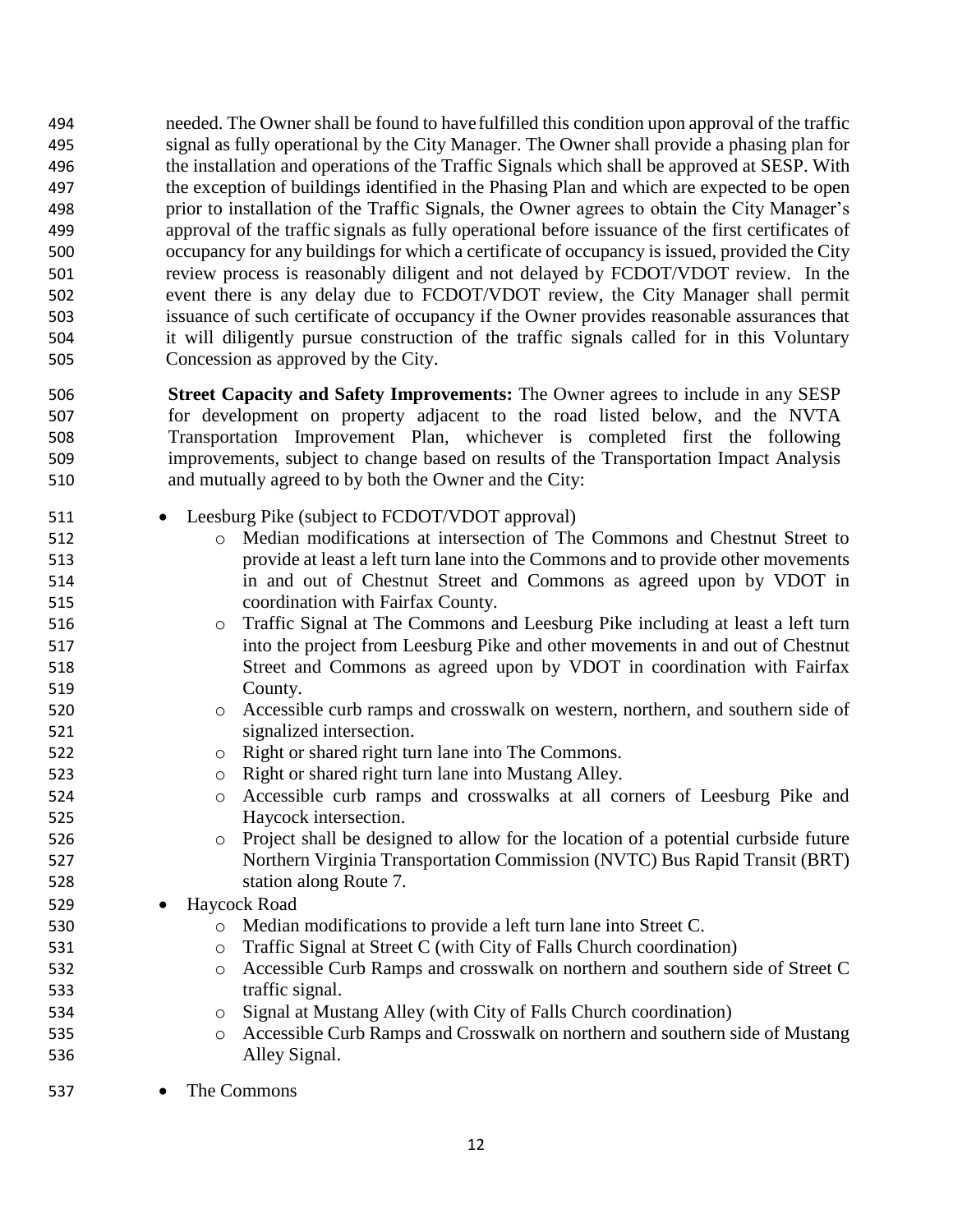- 
- o Owner agrees to post a speed limit on The Commons of no more than 20 MPH.
- 539 The Owner agrees to repair and/or reconstruct sidewalk sections that are damaged by project construction at the end of the construction phase of the portion of the project that is included in an SESP, per specifications provided by the City Public Works Department, including the frontages along Haycock Road and Leesburg Pike. All pavement in VDOT ROW shall be designed in accordance with the most recent VDOT design guidelines and standards. Any existing or proposed mid-block crossings shall have striping and curb ramps meeting current regulations.
- The Owner agrees to continue coordinating with FCCPS, WMATA, and Virginia Tech on ensuring appropriate transportation improvements compatible with anticipated future development on these sites.

### **11. Parking Garages:**

 The Owner agrees that any parking garage spandrel panels that are visible from, and across a street from, a single family home or school, shall be at least 42 inches high, so as to block headlights of vehicles parking in the garage from shining across the street, or as otherwise approved by the City Council at SESP. The Owner further agrees to work to ensure that lighting is designed based on best practices and is sensitive to visibility from neighboring buildings.

 The Owner agrees to provide detail regarding the facades of any and all above grade garages in the project at SESP. To the extent the Owner determines that some amount of the currently designed above grade parking is no longer needed, the Owner can request to amend the SEE to seek permission from the City to convert it to another use.

### **12. Transportation Demand Management (TDM) and Parking Management Plan:**

 The Owner agrees to submit with each SESP application a TDM program as conceptually referenced in the Transportation Management Plan that was submitted with the SEE application. Said TDM Plan shall then be refined during the SESP process for the part of the project to be constructed, and in coordination with previously approved SESPs. The Owner agrees to obtain the City Manager's approval of the TDM program as meeting the standards of this Voluntary Concession and as likely to achieve the goals outlined in the TDM Draft included in the SEE, before SESP approval. In addition, the Owner will develop and implement a Parking Management Plan, which the Owner agrees to finalize and obtain approval for as part of SESP approval. The Owner further agrees that the Parking Management Plan will meet all City parking standards in effect at the time of SESP approval or as modified by the parking minimum and maximums outlined in the SEE application.

 **Access to Property for Monitoring of Parking Utilization and Monitoring of TDM and Parking Management Plans:** The Owner agrees that City of Falls Church staff upon prior written notice to the Owner's designated representative will have access to the garage(s) on the Subject Property at all times to conduct parking utilization counts and to monitor compliance with the TDM and Parking Management Plans.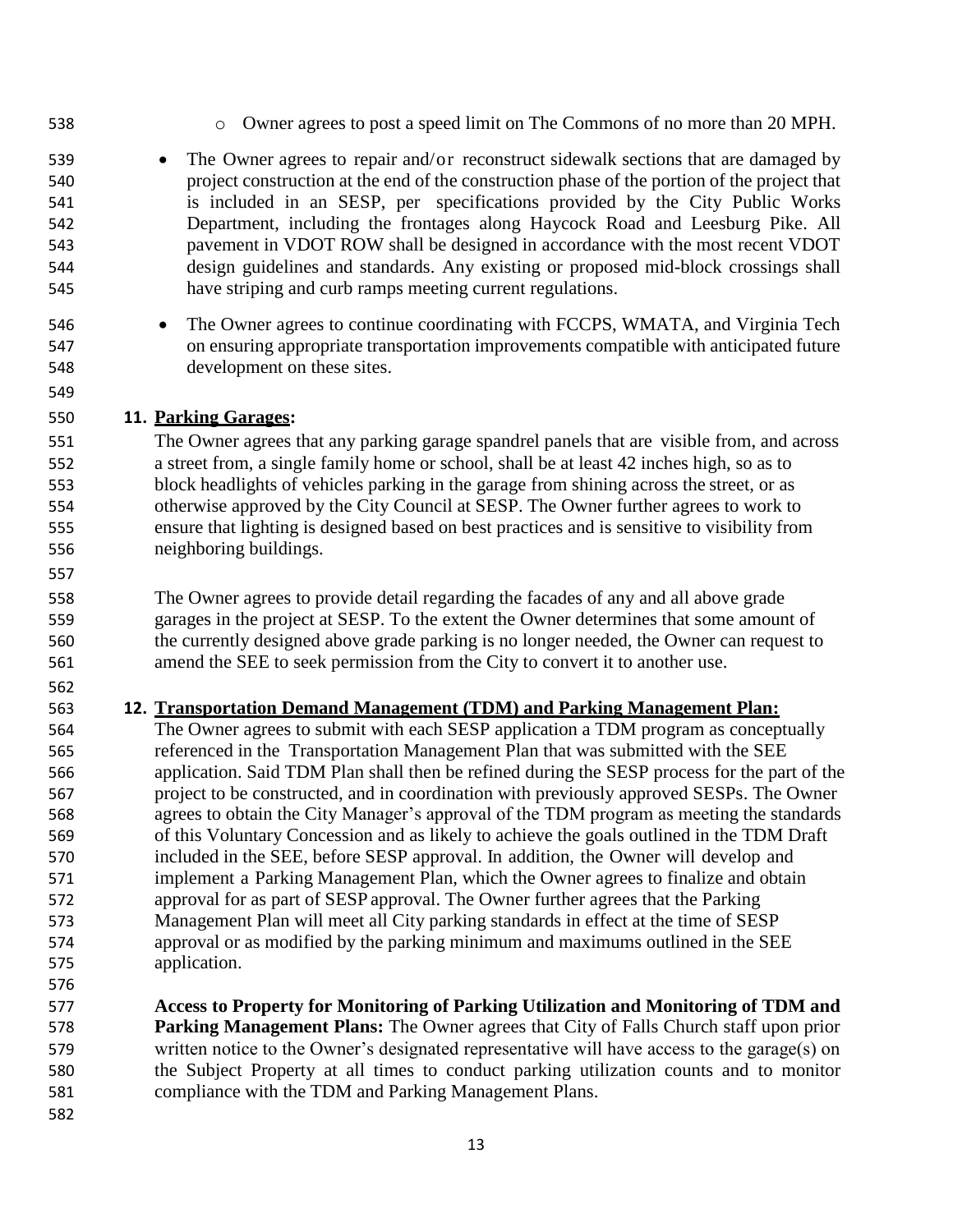### **13. BikeShare:**

 **Bike Share:** The Owner agrees to grant an easement to the City for installation and operation of the either the relocated existing bike share station or a new 12-space bike share station, as determined by Owner.

## **14. Public Art and Commons Use:**

 The Owner agrees to include in the SESP a requirement to include a minimum of \$100,000 worth of public art on site. The Owner agrees to provide evidence of such investment having been made prior to issuance of the first residential certificate of occupancy for the Project. The Owner also agrees to work in concert with the City's various departments, including the Arts and Humanities Council of Falls Church, to accommodate special events on The Commons. The Owner agrees to allow the City of Falls Church to hold up to two one-day events annually on the Commons at no rental fee, as long as the City provides adequate security, set-up, trash collection, crowd control, etc. to ensure no additional operational costs to Owner and clean-up such that the property is restored to the same condition it was found in prior to the event. The City and other groups may also hold additional events annually in The Commons (planned and scheduled in coordination with Owner), which will have rental/cleaning/etc. fees, as Owner deems appropriate. The Owner also agrees to engage with the Arts and Humanities Council, Recreation and Parks, Historical Commission, and Historical Architectural Review Board on furthering the details initially laid out in the draft Placemaking and Amenity Plan related to public art, public space design, festivals, events including farmers' markets, and City history.

# **15. Construction Management:**

 The Owner agrees that each SESP shall include, by way of illustration and not limitation, the following commitment to a Construction Management Plan developed in coordination with the City and Falls Church City Public Schools:

 **Construction Parking and Staging Plan:** Prior to issuance of any demolition and/or building permits the Owner agrees to prepare, submit, and obtain the City Manager's approval of a demolition and staging plan for the project, which shall not be unreasonably withheld. All demolition and construction of the project shall be done in conformance with the approved demolition and staging plan. Once a contractor has been selected for the project, the Owner will prepare a Construction Parking Plan and a Construction Traffic and Staging Plan to be enforced by the Owner for the entire the construction phase of the project, and to obtain the City Manager's approval of the plan as providing sufficient parking or other transportation services for working to the site, and not having an adverse impact on traffic safety, prior to the issuance of any building permit for the project. The Owner acknowledges and agrees that violations of these Plans during construction can result in a Stop Work Order and other enforcement measures by theCity.

 **Community Liaison:** The Owner agrees to designate a representative who is physically present on a regular basis on the Subject Property to serve as a liaison to the community for the period leading up to the issuance of the first Certificate of Occupancy and for two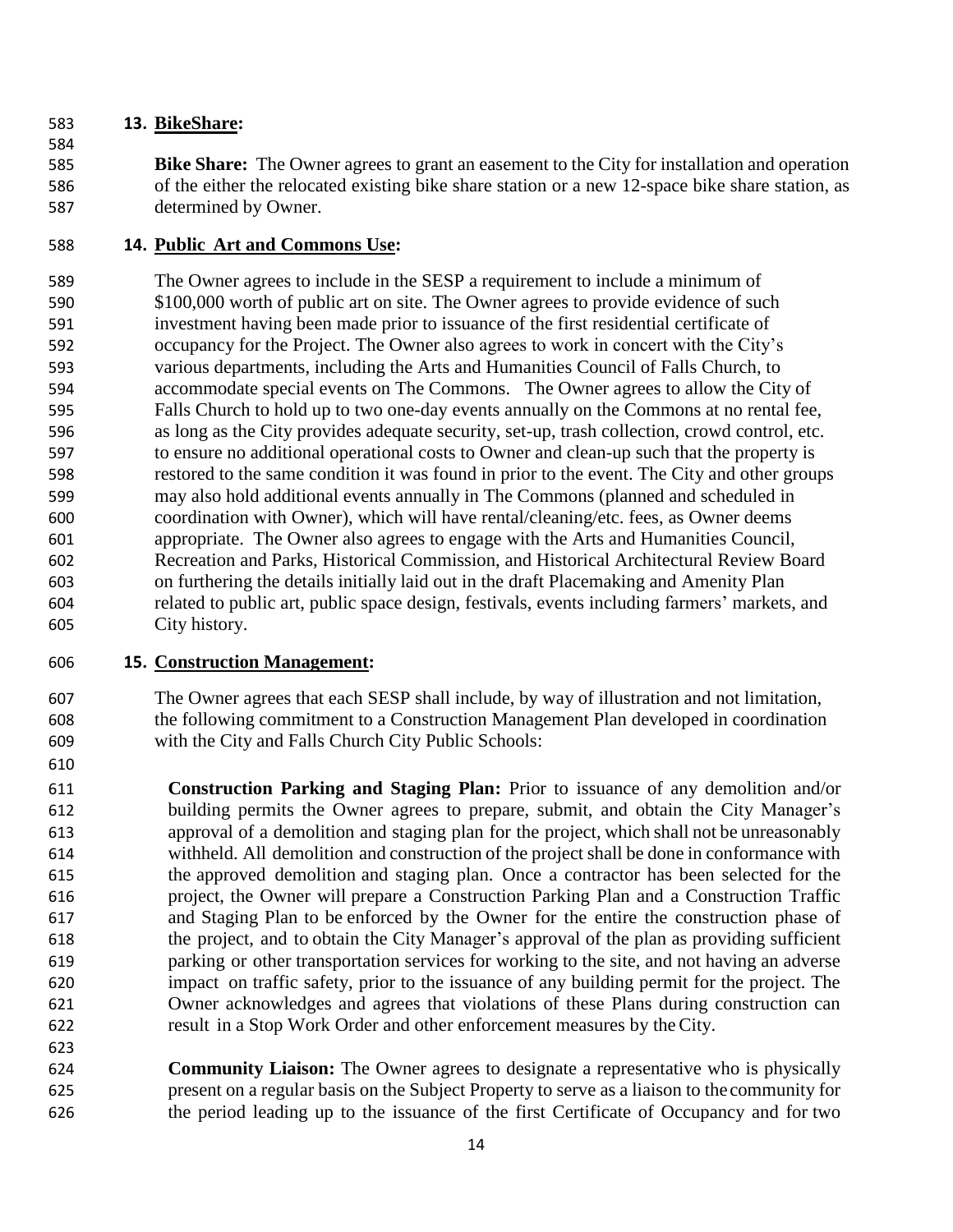years thereafter. The Owner agrees to provide the name and telephone number of the liaison, in writing, to the City Manager prior to commencement of any work on the site. The Owner agrees to have the representative schedule meeting with the community, at an accessible location, no less frequently than quarterly. The Owner further agrees to hold such meetings, after notifying the City Manager, and the citizens at least ten days prior to the date of such meeting, and to permit citizens to speak at the meeting to air their concerns.

 **Excavation Monitoring:** The Owner agrees to continuously monitor for soil movement and structural damage to adjacent structures during and after excavation for any part of the project. Structures within a distance equivalent to or less than the depth of the excavation plus 10 feet will be surveyed by the Owner for pre-development conditions and compared to post-development conditions. For such structures, the Owner agreesto provide insurance coverage for damage caused by excavations or construction activities, as independently verified by a third party engineering consultant provided by the Owner. In no way will this provision limit the liability of the Owner or its contractors for damages caused by construction activity.

 **Sidewalk Accessibility:** The Owner agrees to maintain safe pedestrian walkways throughout construction and thereafter, and to ensure that such walkways are, at all times, separated from street traffic. Sidewalks shall not be completely closed on either side of the street, unless the City Manager or his designee approves such closing, after finding that the Owner (1) cannot reasonably provide such a pedestrian walkway, (2) will provide clear signs and access to the sidewalk on the other side of the street, and (3) will manage the closure so that the pedestrian walkway is not closed for more than 15 consecutive days, unless City Manager (or his designee) approves a longer duration.

 **Pest Control:** The Owner agrees to contract with a certified pest control company licensed to do business in Virginia for a thorough extermination of any pests and/or rodents that may be present on the Property prior to the start of demolition work and/or any other land disturbing activities, and throughout construction.

 **Coordination:** The Owner agrees to ensure that throughout construction of the project, the parties undertaking development coordinate their efforts to:

- 
- 

- protect the members of the public,
- continue ongoing access to Metro by the public, and
- minimize disruption to the adjacent school and the public in general.

# **16. Public Safety:**

 The Owner agrees to work with the City Police Department to provide a shared touchdown space. The Owner agrees that each SESP for work on the Subject Property shall include, whether or not expressly set forth therefore, the following commitments to Public Safety:

 **Public Safety Radio:** The Owner agrees to ensure that all buildings and parking garages on the Subject Property are constructed in a manner that permit public safety radio signals to be transmitted and received throughout all areas within the building and from those areas to all outdoor areas of the property that is the subject of the Special Exception. The Owner will install the necessary equipment and, with at least five days' notice to the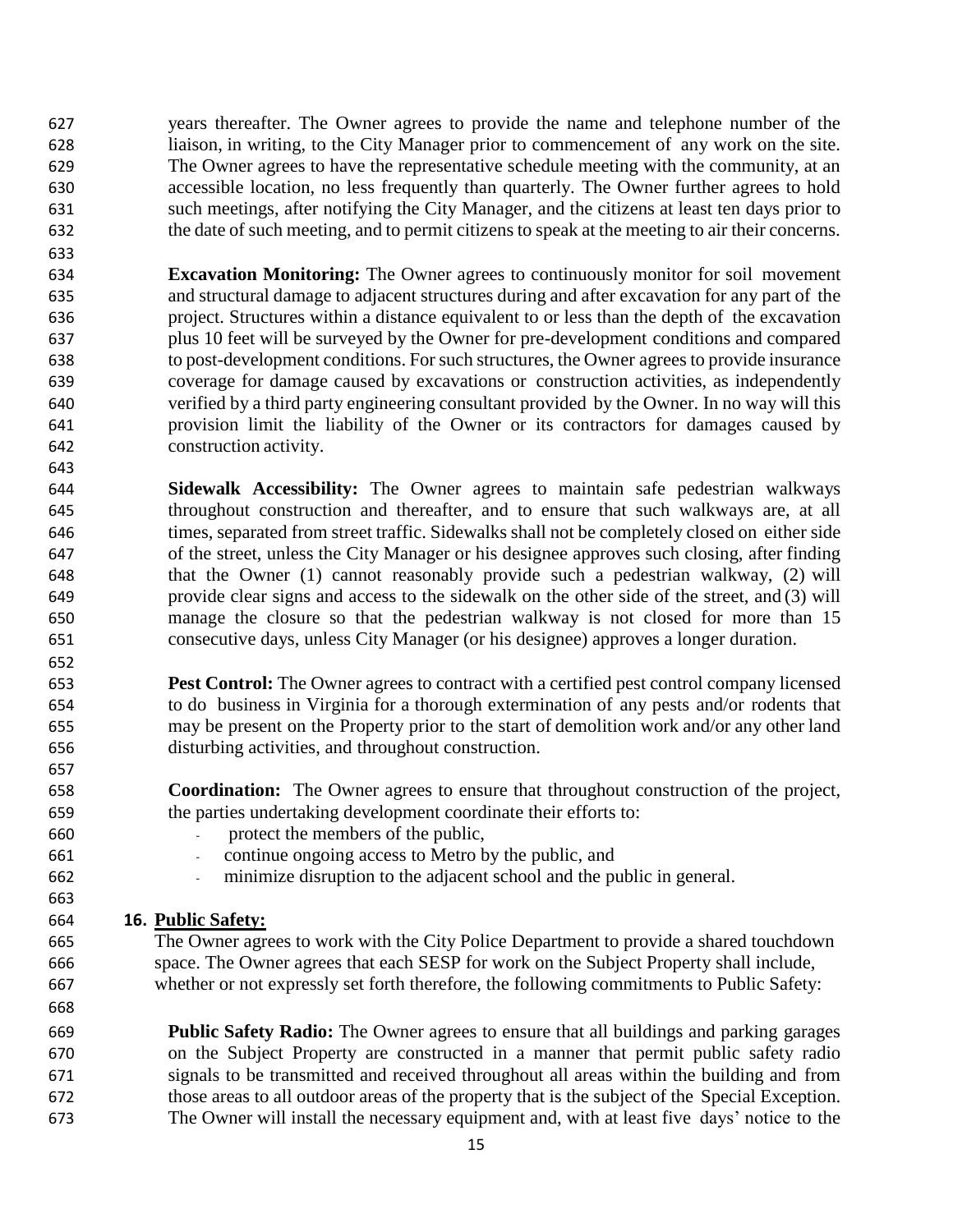| 674 | City Manager, perform a radio transmission test upon completion of the project, but prior      |  |  |
|-----|------------------------------------------------------------------------------------------------|--|--|
| 675 | to issuance of the first Certificate of Occupancy, in order to establish that there exists the |  |  |
| 676 | ability to transmit and receive public safety radio signals from the interior of the building  |  |  |
| 677 | and parking garages, including the subterranean levels. The Owner agrees to permit the         |  |  |
| 678 | City Manager or his designee to be present at the site during the tests and to verify the      |  |  |
| 679 | results. Should the test fail, the Owner will find and implement a solution acceptable to      |  |  |
| 680 | the City so as to resolve the problem with 90 days of the test. The Owner also agrees to       |  |  |
| 681 | have the system be placed on the Emergency Generator.                                          |  |  |
| 682 |                                                                                                |  |  |
| 683 | <b>Emergency Call Boxes:</b> The Owner agrees to install emergency call boxes in locations     |  |  |
| 684 | deemed appropriate by the City Police Department.                                              |  |  |
| 685 |                                                                                                |  |  |
| 686 | Life Safety: To provide building safety for residents and responders during an emergency       |  |  |
| 687 | and to have the appropriate resilience to meet the demands for community safety, the           |  |  |
| 688 | Owner agrees to provide:                                                                       |  |  |
| 689 |                                                                                                |  |  |
| 690 | A. Natural gas emergency generator sized to accommodate:                                       |  |  |
| 691 |                                                                                                |  |  |
| 692 | Code-required items, including:                                                                |  |  |
| 693 | a. Public safety radio                                                                         |  |  |
| 694 | b. Fire alarm;                                                                                 |  |  |
| 695 | c. Exit lights;                                                                                |  |  |
| 696 | d. Emergency lighting;                                                                         |  |  |
| 697 | e. A minimum of one elevator in each building;                                                 |  |  |
| 698 | A fire pump, if required.<br>f.                                                                |  |  |
| 699 | Additional items that may not otherwise be required by code:                                   |  |  |
| 700 | g. Domestic water pumps; and                                                                   |  |  |
| 701 | h. Night lighting as may apply to the senior housing and office uses.                          |  |  |
| 702 |                                                                                                |  |  |
| 703 |                                                                                                |  |  |
| 704 | B. Fire command center with annunciation of elevators, generator, fire pump and                |  |  |
| 705 | HVAC systems, including a separate cooling system for the command center.                      |  |  |
| 706 |                                                                                                |  |  |
| 707 | <b>Loading:</b> The Owner agrees to coordinate with the City and FCCPS regarding the safe      |  |  |
| 708 | operation of loading and unloading and the implications of and interaction with school         |  |  |
| 709 | hours and school buses.                                                                        |  |  |
| 710 |                                                                                                |  |  |
| 711 | Driveway/Ramp Load Capacity: Any street or road which may carry Emergency                      |  |  |
| 712 | Response Equipment shall be engineered and constructed to support the weight of, and           |  |  |
| 713 | permit passage of, a 79,000-pound ladder truck as currently used by the fire department, as    |  |  |
| 714 | well as able to support repetitive loading of garbage trucks.                                  |  |  |
| 715 | Pavement shall be designed in accordance with VDOT Pavement Design Guide for                   |  |  |
| 716 | Subdivision and Secondary Roads in Virginia (revised 2018) and Chapter VI: Pavement            |  |  |
| 717 | Design and Evaluation from VDOTs Manual of Instruction (MOI).                                  |  |  |
| 718 |                                                                                                |  |  |
| 719 | 17. Easements:                                                                                 |  |  |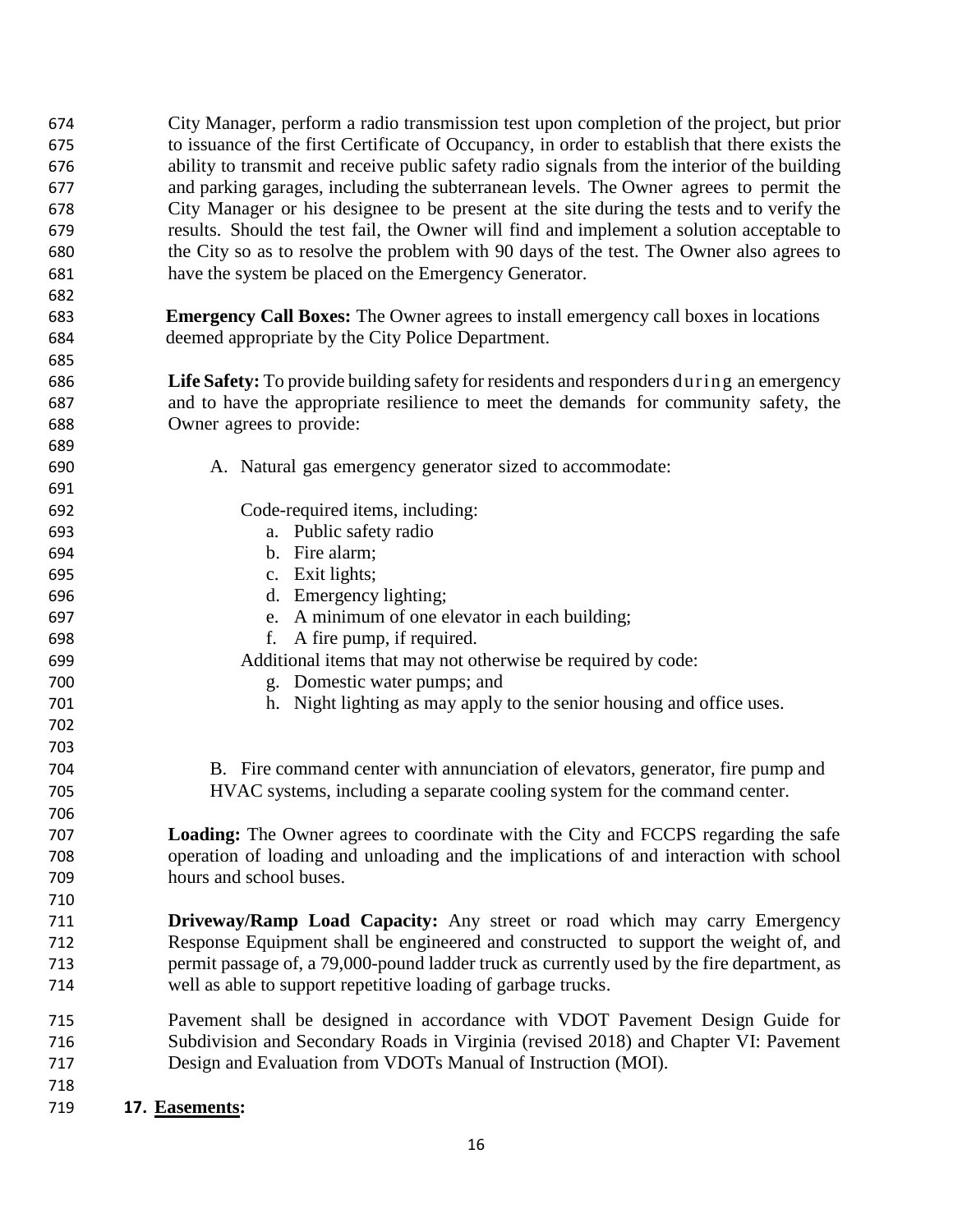The Owner agrees to provide such Easements to the City, in a form and substance as approved by the City Manager, as are shown on the SEE or otherwise called for in these Voluntary Concessions.

# **18. Other Terms and Conditions:**

 **FCCPS Surge Parking:** The Owner plans to construct approximately 300 commercial parking spaces that shall be available evenings and weekends as shared paid parking for visitors to the School and the property for special events, shopping, and dining. The Owner shall coordinate scheduling for limited special events with FCCPS and the Recreation and Parks Department to minimize parking demand conflicts. Reference the "Tripartite Memorandum of Understanding Among CFC, FCCPS, FCGP" dated September 23, 2020 for more specific information regarding this requirement.

 **Dog Facilities:** The Owner acknowledges the importance of providing spaces for dog relief, and will continue to consider this at SESP.

 **Owner Acknowledgements:** The Owner acknowledges, understands and agrees that the Subject Property will be developed in accordance with the applications approved by the City Council for the Subject Property and in full compliance with all applicable laws, codes, ordinances, charters, statutes, rules, regulations, agreements, and commitments.

 The Owner acknowledges and agrees that the SEE, as granted, runs with the land and is not transferable to other land.

 1. Execution of the Developer's Voluntary Concessions, Community Benefits, Terms and Conditions, dated July 8, 2019 ("voluntary concessions") and as amended on (DATE), for Special Exception Entitlement for a Mixed-Use Development at the subject site, shall be a condition for the approval of the Special Exception Entitlement; and the City Manager is hereby authorized and directed to execute the voluntary concessions, as submitted, on behalf of the City; and

 2. No development shall occur on the site until the Developer has obtained approval of a Special Exception Site Plan ("SESP") for the portion of the site to be developed. Such SESP shall be consistent with this SEE approval, including without limitation general locations of the buildings, the height of buildings; the location, type, and amount of individual uses on the site, the infrastructure and transportation on the site, the public facilities and utilities as it may be amended from time to time; and

- 3. Phasing of construction of the development of the site will be in accordance with the SEE and the voluntary concessions; and
- 4. Violation of any of the conditions of this Special Exception Entitlement shall be grounds for revocation of the Special Exception Entitlement approval by City Council.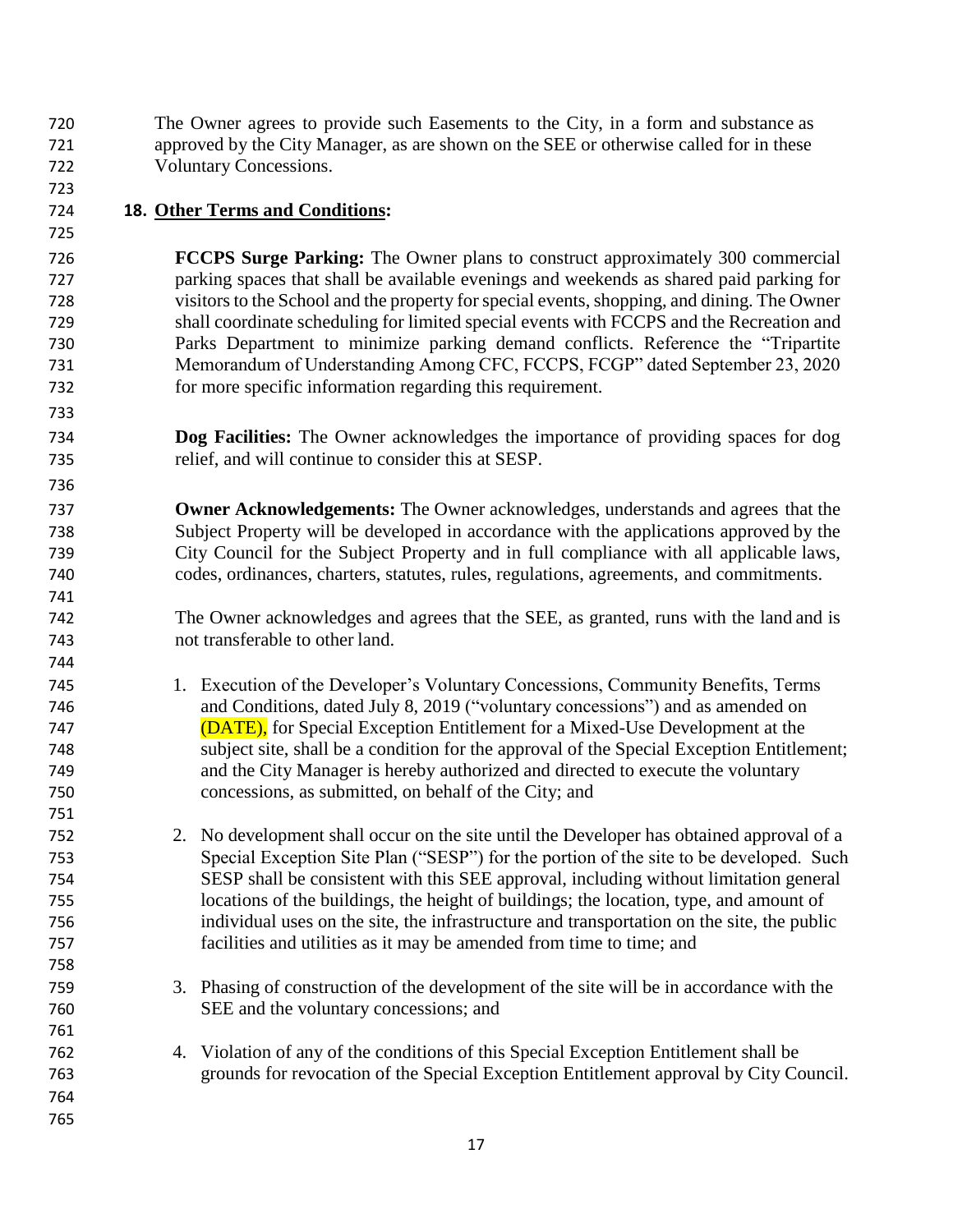**Access for Commissioner of Revenue:** The Owner agrees that each SESP for the Subject Property will provide for the City of Falls Church Commissioner of Revenue (CoR) and/or his designated staff upon prior written notice to an Owner designated representative to have access to the garage(s) on the Subject Property at all times for inspection of window stickers related to personal property taxes for vehicles. The CoR and staff will be provided all credentials necessary to have access to parking garage(s) by vehicle at all times. In the event the access credentials are changed or updated, the CoR will be provided notice and updated access credentials within 30 calendar days. 

 

 **Terms and Conditions Incorporated in Resolution:** The Owner voluntarily submits the foregoing concessions, terms, and conditions to the City Council to be incorporated by reference into the Resolution for the Special Exception, should City Council grant the applications for Special Exception with the conditions set forth in thissubmission.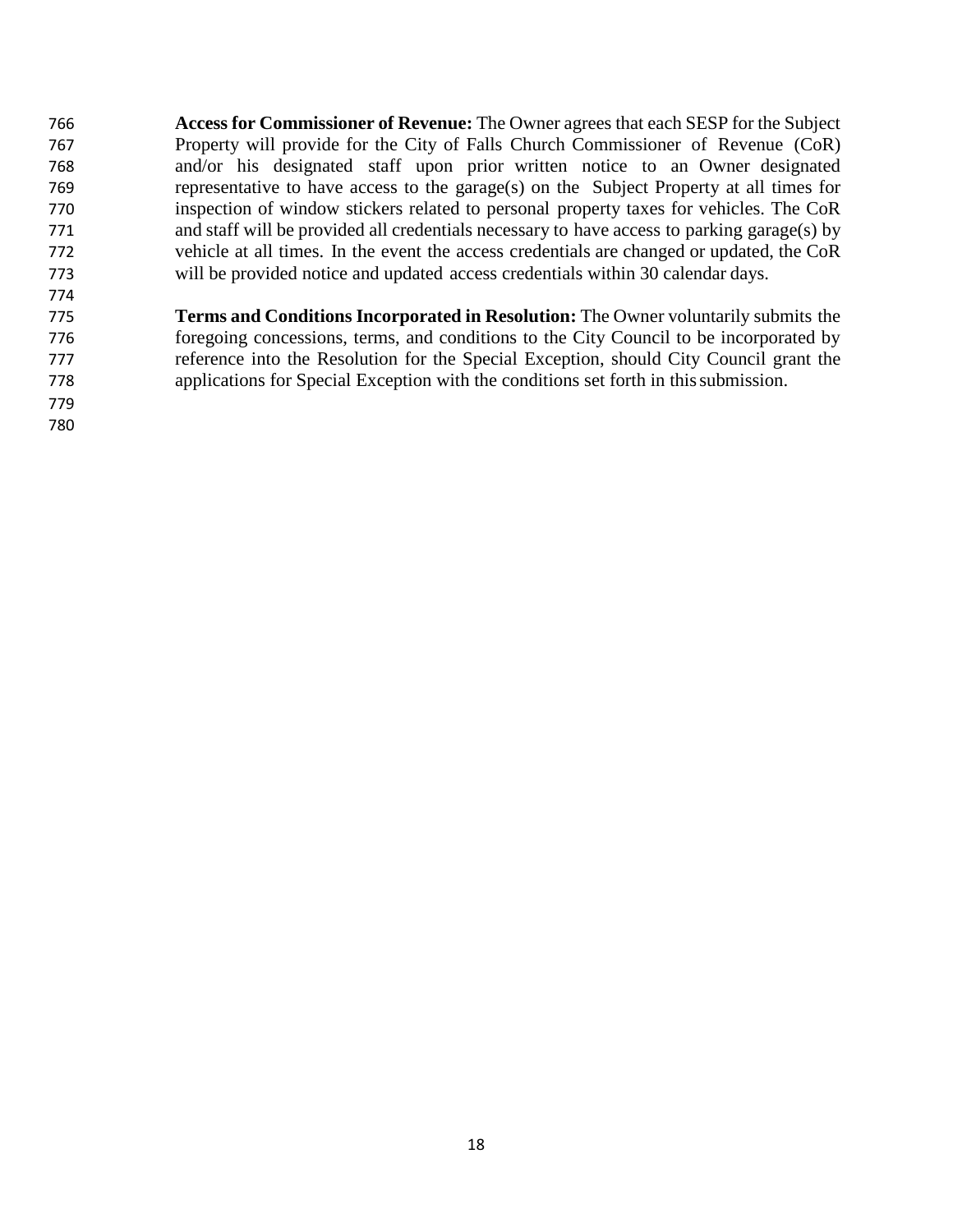| 781 |                                       |     |                                                   |  |  |
|-----|---------------------------------------|-----|---------------------------------------------------|--|--|
| 782 | <b>FALLS CHURCH COMMONS JV LLC,</b>   |     |                                                   |  |  |
| 783 | a Delaware limited liability company  |     |                                                   |  |  |
| 784 |                                       |     |                                                   |  |  |
| 785 | By:                                   |     | PNH WFC LLC,                                      |  |  |
| 786 |                                       |     | a District of Columbia limited liability company, |  |  |
| 787 |                                       |     | its Manager                                       |  |  |
| 788 |                                       |     |                                                   |  |  |
| 789 | By:                                   |     | LH 1-Manager LLC,                                 |  |  |
| 790 | a Delaware limited liability company, |     |                                                   |  |  |
| 791 | its Manager                           |     |                                                   |  |  |
| 792 |                                       |     |                                                   |  |  |
| 793 | By:                                   |     |                                                   |  |  |
| 794 |                                       |     |                                                   |  |  |
| 795 | Title:                                |     |                                                   |  |  |
| 796 |                                       |     |                                                   |  |  |
| 797 |                                       |     |                                                   |  |  |
| 798 | And By: FCC MEMBER 1 LLC,             |     |                                                   |  |  |
| 799 | a Delaware limited liability company, |     |                                                   |  |  |
| 800 | its Co-Manager                        |     |                                                   |  |  |
| 801 |                                       |     |                                                   |  |  |
| 802 |                                       | By: | EYA FCC Investments LLC,                          |  |  |
| 803 |                                       |     | a Delaware limited liability company,             |  |  |
| 804 |                                       |     | its Manager                                       |  |  |
| 805 |                                       |     |                                                   |  |  |
| 806 | By:                                   |     |                                                   |  |  |
| 807 |                                       |     |                                                   |  |  |
| 808 | Title:                                |     |                                                   |  |  |
| 809 |                                       |     |                                                   |  |  |
| 810 |                                       |     |                                                   |  |  |
| 811 |                                       |     | Date: 2019.                                       |  |  |
| 812 |                                       |     |                                                   |  |  |